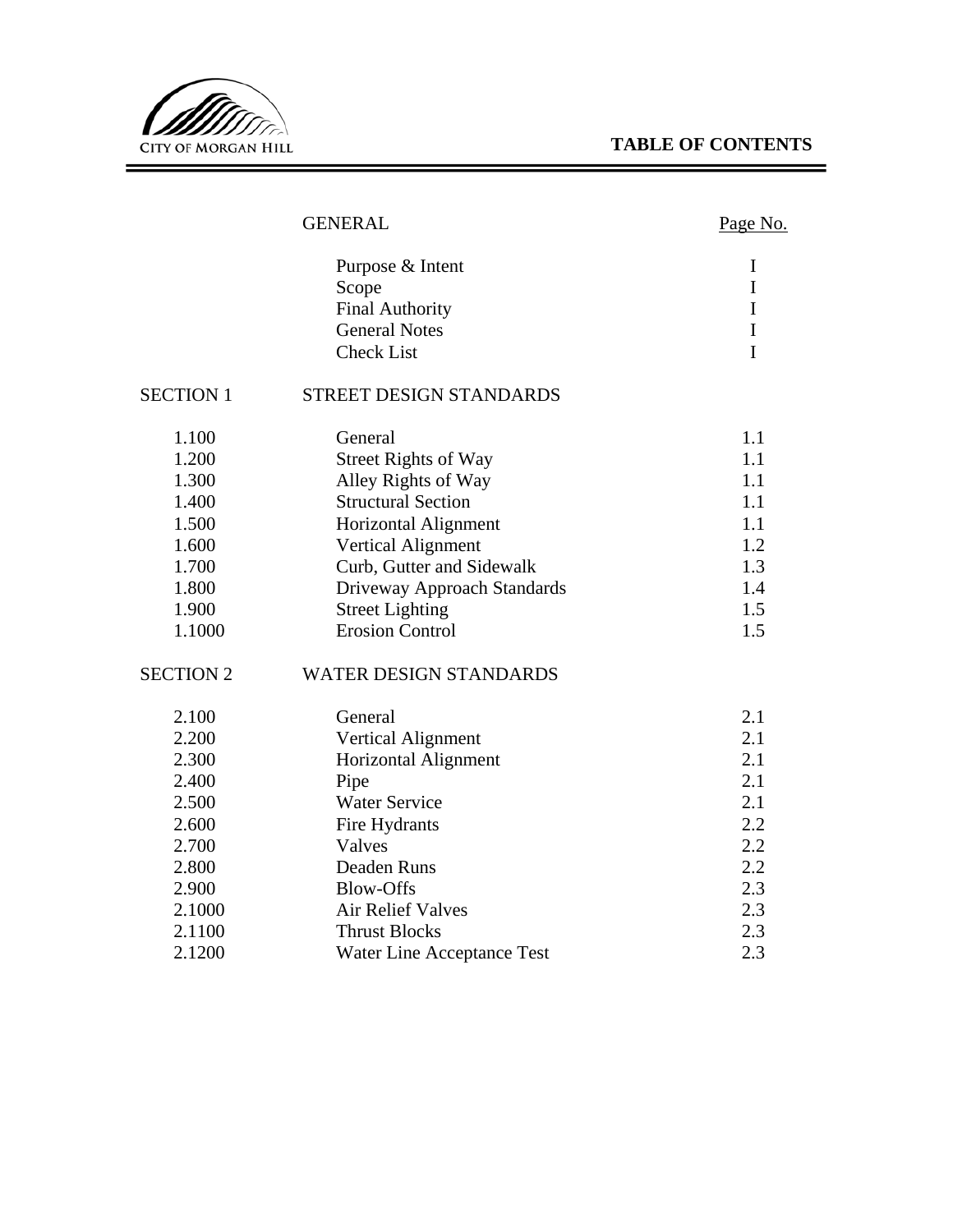| <b>SECTION 3</b>  | SANITARY SEWER DESIGN STANDARDS                |     |
|-------------------|------------------------------------------------|-----|
| 3.100             | General                                        | 3.1 |
| 3.200             | <b>Average Flow</b>                            | 3.1 |
| 3.300             | Design Flow                                    | 3.2 |
| 3.400             | Vertical Alignment                             | 3.3 |
| 3.500             | <b>Horizontal Alignment</b>                    | 3.3 |
| 3.600             | Slope                                          | 3.3 |
| 3.700             | Pipe                                           | 3.3 |
| 3.800             | <b>Building Lateral</b>                        | 3.4 |
| 3.900             | Manholes                                       | 3.4 |
| <b>SECTION 4</b>  | STORM DRAIN DESIGN STANDARDS                   |     |
| 4.100             | General                                        | 4.1 |
| 4.200             | <b>Submittal of Drainage Calculations</b>      | 4.1 |
| 4.300             | Design Flow                                    | 4.1 |
|                   | Rainfall Intensity Table                       | 4.2 |
| 4.400             | <b>Street Design for Flood Control</b>         | 4.3 |
| 4.500             | Pad Elevation and Lot Grading                  | 4.3 |
| 4.600             | <b>Obstructions</b>                            | 4.3 |
| 4.700             | Hydraulic Grade Line                           | 4.4 |
| 4.800             | <b>Vertical Alignment</b>                      | 4.4 |
| 4.900             | <b>Horizontal Alignment</b>                    | 4.4 |
| 4.1000            | Slope                                          | 4.4 |
| 4.1100            | Pipe                                           | 4.5 |
| 4.1200            | Manholes                                       | 4.5 |
| 4.1300            | <b>Catch Basins</b>                            | 4.6 |
| 4.1400            | Siphons                                        | 4.6 |
| 4.1500            | <b>On-Site Drainage</b>                        | 4.6 |
| 4.1600            | <b>Ponding Basins</b>                          | 4.6 |
| <b>SECTION 5</b>  | HILLSIDE DEVELOPMENT                           |     |
| 5.100             | General                                        | 5.1 |
| 5.200             | <b>Environmental Constraints</b>               | 5.1 |
| 5.300             | <b>Land Modification Restrictions</b>          | 5.1 |
| <b>APPENDIX A</b> | <b>Improvement Plan Required General Notes</b> |     |
| <b>APPENDIX B</b> | <b>Checklist for Improvement Plans</b>         |     |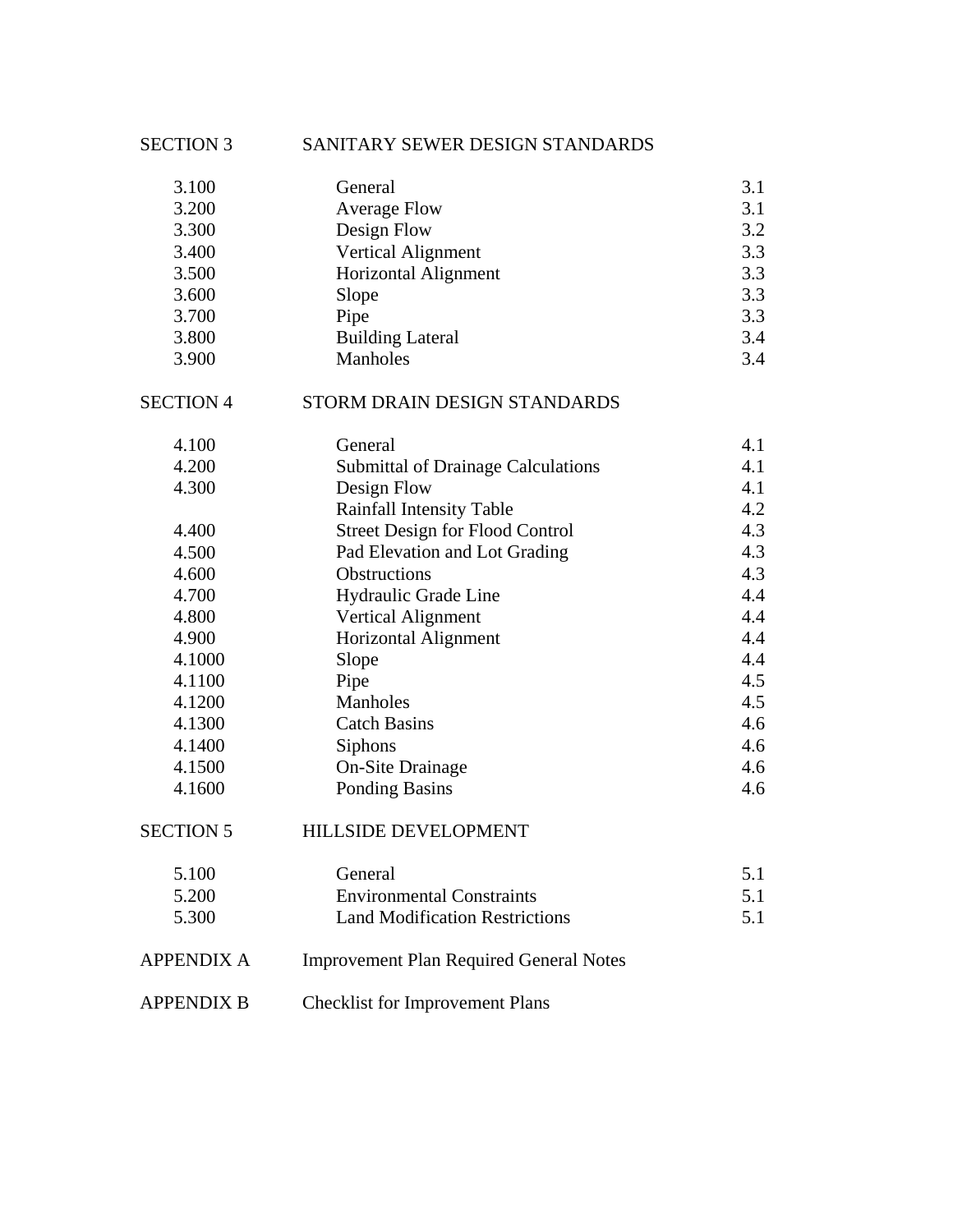

# PURPOSE AND INTENT

The purpose and intent of this document is to clarify and consolidate present design criteria in the City of Morgan Hill. These standards are understood to be the minimum acceptable and more rigorous standards may be required depending on the nature of the development.

### **SCOPE**

The Design Standards as hereinafter specified shall be used as the basis of design for all development within the jurisdiction of the City of Morgan Hill.

## FINAL AUTHORITY

The Director of Public Works is the final authority on all questions which may arise as to the interpretation of these standards.

## GENERAL NOTES

Required City General Notes for all improvement plans are included as Appendix A of these Design Standards.

#### CHECK LIST

An Improvement Plan checklist is included as Appendix B of these Design Standards. Its purpose is to familiarize the development engineer with most of the items checked by the City to ensure compliance and completeness of improvement plans.

The development engineer shall provide a checked-off copy of the checklist when submitting the plans for initial review. Any areas not applicable, not in compliance or requiring a variance from these design standards shall be so noted.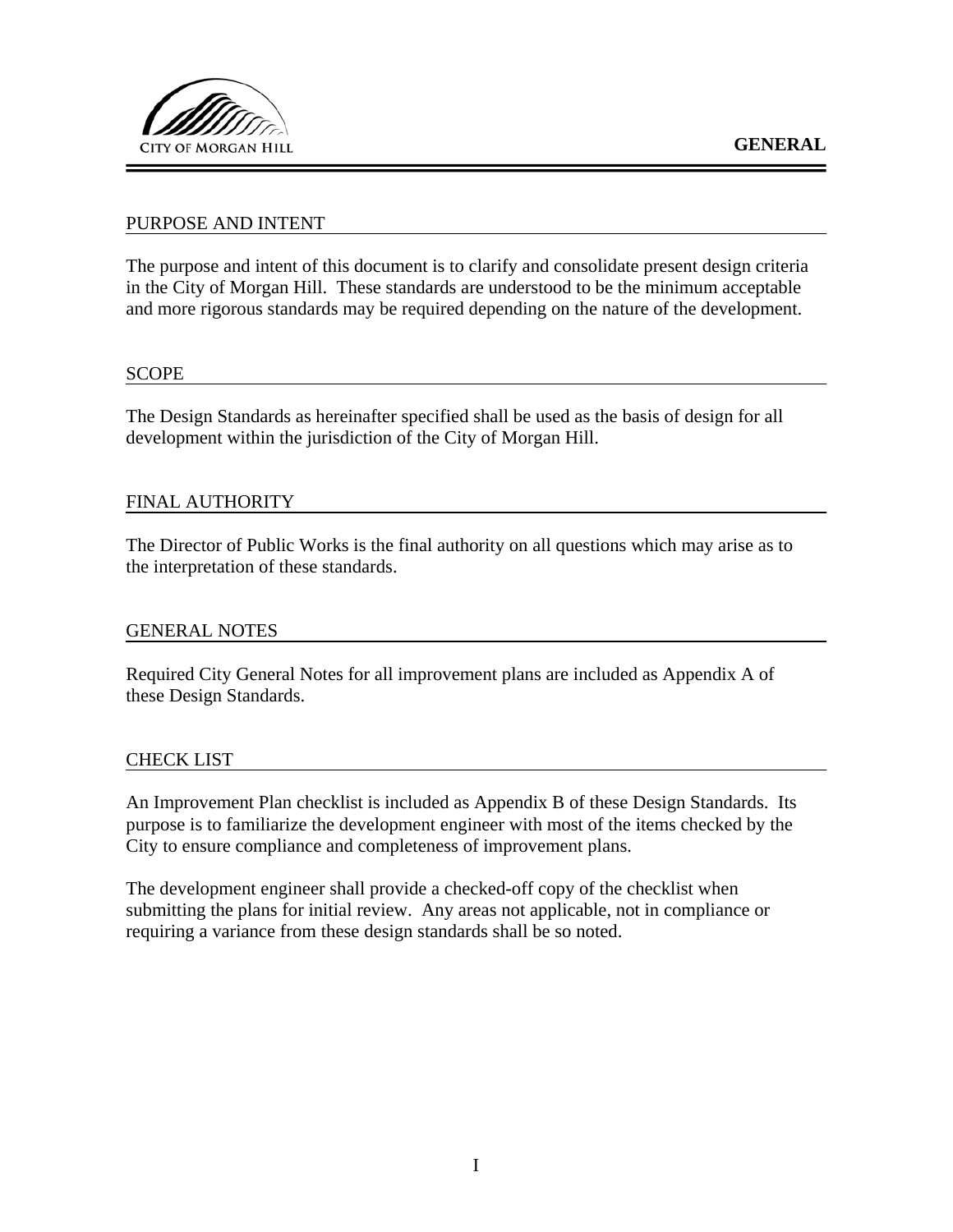

# **STREET DESIGN STANDARDS** SECTION 1

# 1.100 GENERAL

All streets shall be designed in accordance with accepted engineering principles and shall conform to these Design Standards.

# 1.200 STREET RIGHTS OF WAY

Right-of-way widths and typical sections for various classes of streets, including private roads, shall conform to the latest edition of the City of Morgan Hill Standard Details For Construction.

# 1.300 ALLEY RIGHTS OF WAY

The minimum width of an alley shall be 20 feet with a 20-foot paved roadway.

# 1.400 STRUCTURAL SECTION

1.401 Subgrade Relative compaction for at least the top 8 inches of subgrade shall be 95%. In areas of fill, a minimum of 24 inches from finished grade shall be compacted to 95% relative compaction.

1.402 Pavement Pavement shall be designed in accordance with the procedures contained in the State of California Department of Transportation Highway Design Manual.

The Traffic Index shall be established by the Public Works Department.

A certified soils laboratory shall conduct the necessary soils report and shall recommend the pavement section and address the relative expansiveness of the soil.

The minimum structural section shall be 4-inches of asphalt concrete over 8-inches of aggregate base or an alternative full-depth asphalt concrete section of 7-inches, if approved by City.

## 1.500 HORIZONTAL ALIGNMENT

1.501 Intersection Angle Streets shall intersect at right angles. Curved streets shall have at least 50 feet of centerline tangent from the projected curb line of the intersecting street.

1.502 Opposing Streets All streets entering upon opposite sides of any given street shall have their centerline directly opposite each other or separated by at least 150 feet.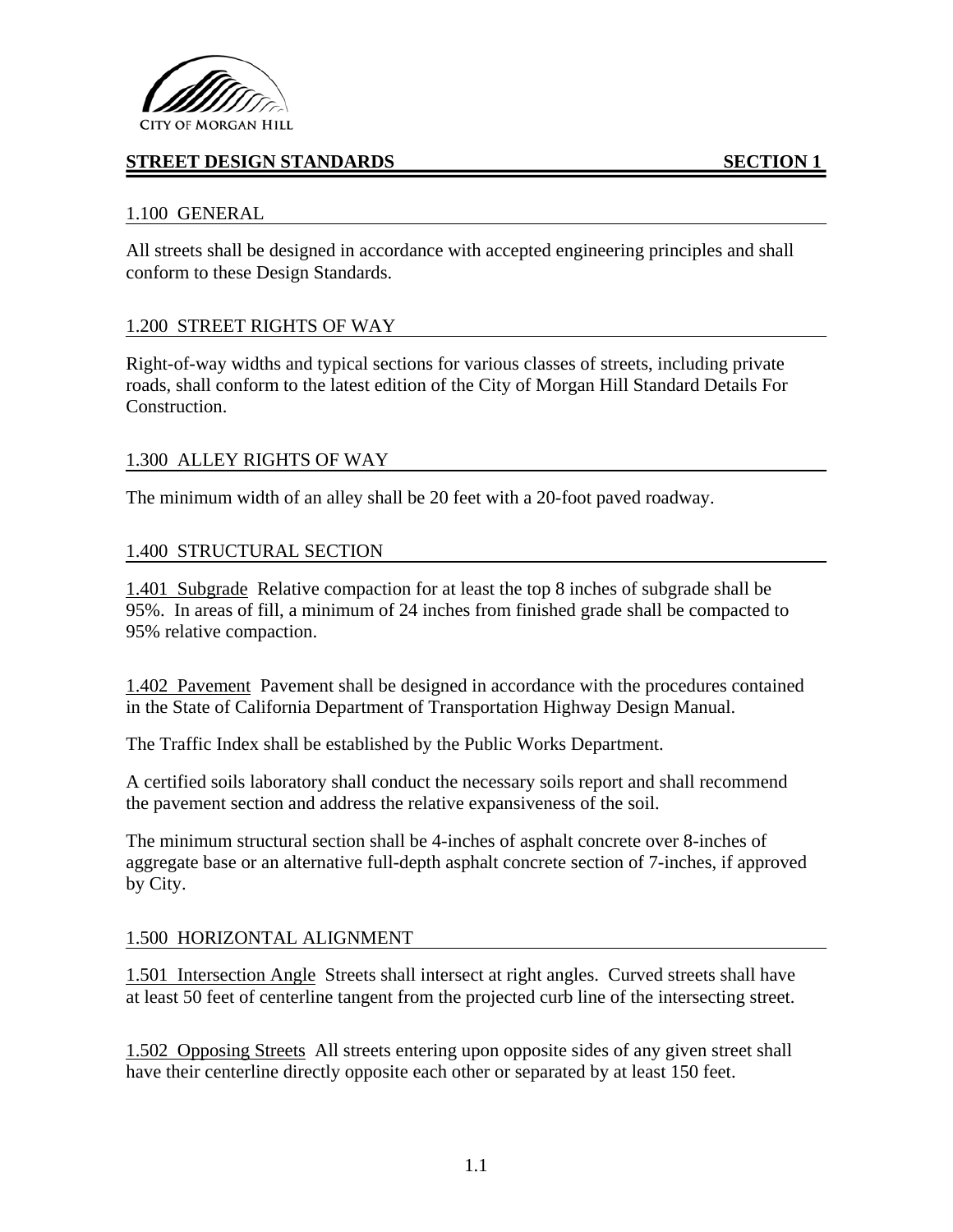1.503 Street Curvature Design of curved arterial and collector streets shall be based on the State of California Department of Transportation Highway Design Manual. The minimum radius of curvature of centerline shall be 750 feet on arterials and 500 feet on collectors. Minimum radius on other streets shall be 250 feet, except hillside streets may have a minimum radius of 150 feet.

There shall be a tangent between reversing curves of at least 150 feet on arterial and collector streets, and 50 feet on all others streets.

1.504 Cul-de-sac The maximum length of a cul-de-sac street, from center of intersecting street to center of turn-around, shall be 600 feet.

# 1.505 Curb Return Radii

Residential and Non-Residential – Minimum radius shall be 30 feet.

Commercial – In the downtown area the minimum radius shall be 25 feet. In other areas the radius shall be determined by the City Engineer.

Industrial – Minimum radius shall be 35 feet.

1.506 Minor Streets Minor streets shall be laid out in such a way that their use by through traffic is discouraged.

# 1.600 VERTICAL ALIGNMENT

1.601 Top of Curb Grades Grades shall not be less than 0.25 percent and not greater than 20 percent point grade – 15 percent average. Where matching existing controls, the minimum grade may be reduced with the approval of the City Engineer.

Grades on opposite sides of the street shall be the same wherever practical.

1.602 Curves Where the curb radius is less than 100 feet it shall have a grade of not less than 0.50 percent.

1.603 Curb Returns The minimum fall around returns shall be 0.20 feet.

1.604 Cross Slope The standard cross slope of the street shall be 2.5 percent. Where necessary when matching existing facilities, the cross slope may vary between 2 percent and 4 percent.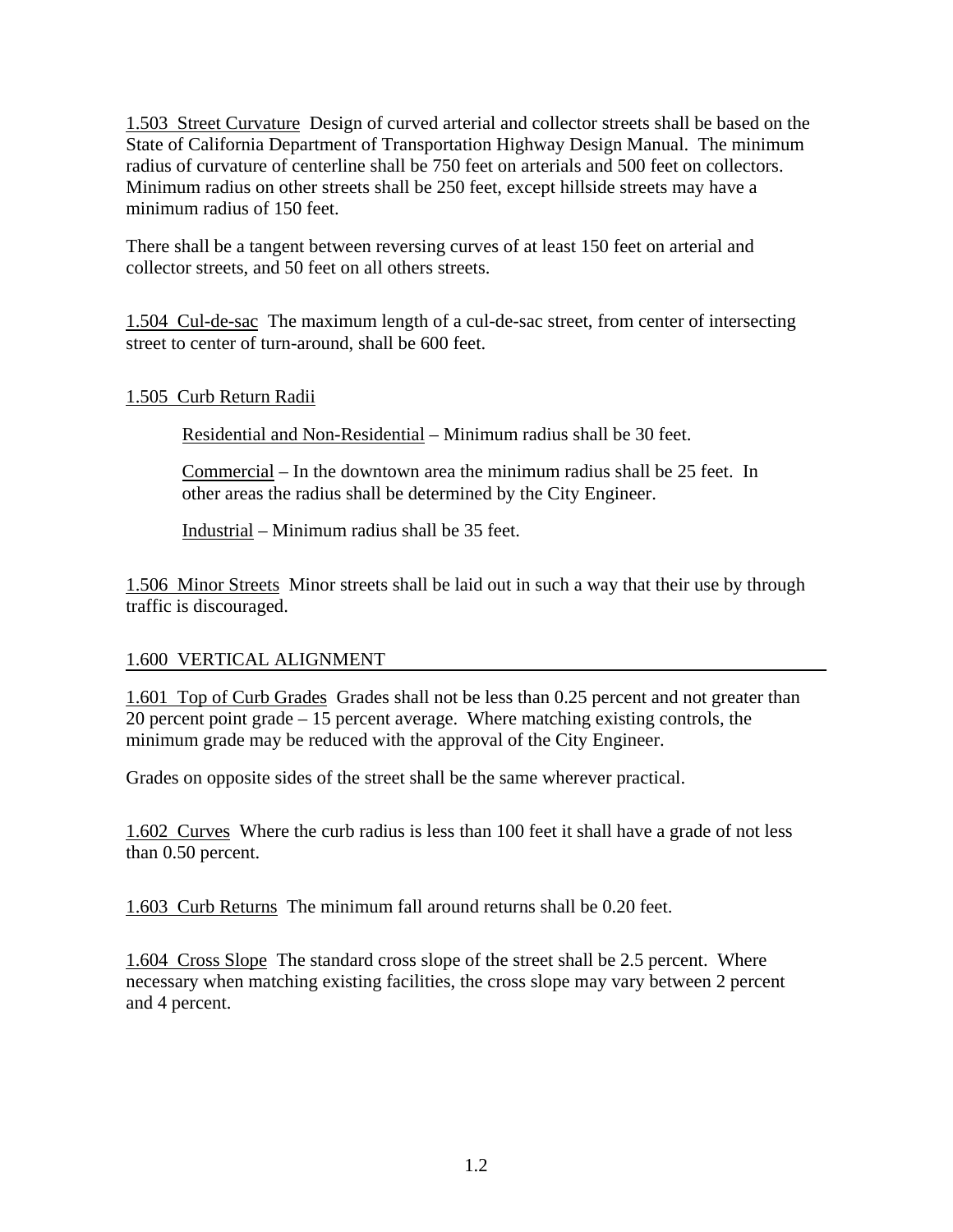1.605 Vertical Curves Vertical parabolic curves shall be used to connect grade profiles where the algebraic difference in grade rates exceeds one percent. The length of vertical curve required shall be determined by the following:

| <b>Class of Street</b>  | <b>Minimum Stopping</b><br><b>Sight Distance</b> | <b>Minimum Length</b><br>of Curve |
|-------------------------|--------------------------------------------------|-----------------------------------|
| Arterial and Industrial | 350 feet                                         | 200 feet                          |
| Collector               | 200 feet                                         | 100 feet                          |
| Minor                   | 100 feet                                         | 100 feet                          |
| Cul-de-Sac              | 100 feet                                         | 100 feet                          |

# 1.700 CURB, GUTTER AND SIDEWALK

Curb, gutter and sidewalk shall be installed in conformance with the City of Morgan Hill Standard Details For Construction.

# 1.701 Curb and Gutter

Square-type curb and gutter rather than rolled curb shall be installed along frontages.

Depressed-type curb and gutter, 1" minimum height, shall be installed at all driveway locations.

1.702 Sidewalk Minimum sidewalk widths shall be 5 feet (Monolithic curb, gutter and sidewalk; measured from face of curb) in residential and industrial/commercial areas and 10 feet in the downtown core, unless specified otherwise by the Planning Division. Sidewalk widths should provide a 4 foot clearance around street lights and fire hydrants for disability access.

1.703 Pedestrian Ramp for the Handicapped Pedestrian ramps for the handicapped shall be installed according to the latest Americans with Disabilities Act (ADA Standard.

1.704 Replacement and Repair Where existing curb, gutter, sidewalk and driveways do not meet the current City standards and are in need of repairs, it shall be the developer's responsibility to remove and replace the deficient curb, gutter and sidewalk. Where curb, gutter, sidewalk and/or driveways are removed, the concrete shall be removed to the nearest expansion, weakened plane or construction joint or sawed at the nearest score line to a minimum depth of 1-1/2 inches.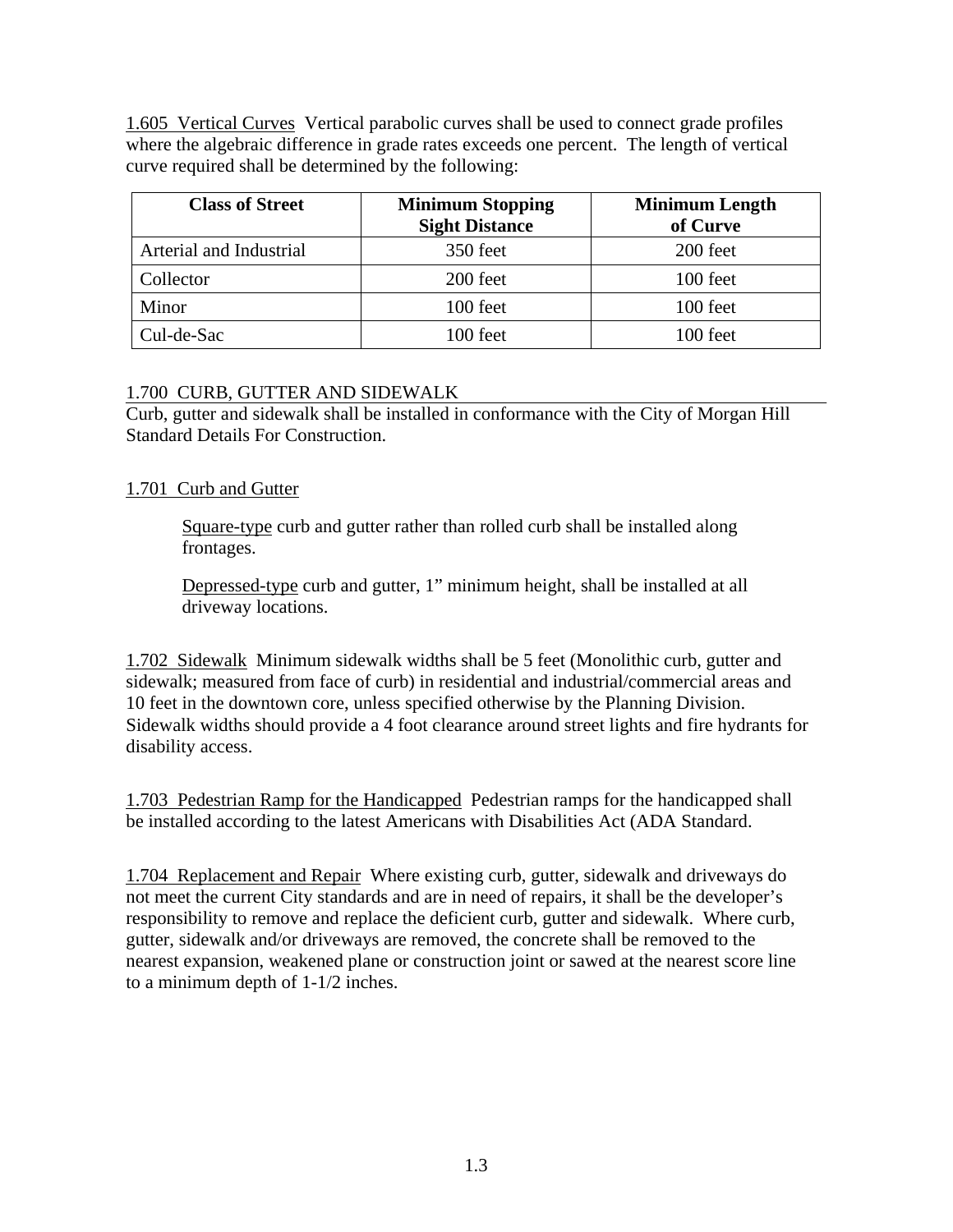# 1.800 DRIVEWAY APPROACH STANDARDS

The following driveway approach standards are not applicable to freeway or controlled access highways where access is limited by deed restrictions or other controls.

The number and width of permitted driveway approaches is regulated by the Public Works Department and shall be based on the needs of the parcel served. They shall not be detrimental to the abutting street's capacity, safety, and/or efficiency. Secondary driveways shall not be permitted within cul-de-sacs. Secondary driveways are only allowed upon approval by the City Engineer.

Driveway approach width is measured at the curb line and includes only the width of the fully depressed section.

The City Engineer may modify any of the following standards to improve traffic flow or because of special or unusual conditions.

# 1.801 Width

Industrial/Commercial – Maximum driveway approach width is 36 feet. Minimum driveway approach width is 16 feet.

Residential – Maximum driveway approach width is 24 feet. Minimum driveway approach width is 16 feet.

## 1.802 Distance From Curb Returns

Intersecting Streets – Driveway transitions are not permitted closer than 10 feet from the nearest BCR/ECR on residential streets.

Industrial/Commercial – Driveway approaches on arterials may be prohibited within 100 feet from the projected right-of-way line of the intersecting street where the intersection is presently signaled or is planned for signalization, or where intersection capacity is critical.

1.803 Distance From Utility or Safety Devices The driveway transition shall clear all public facilities such as electroliers, traffic signal standards, utility poles, fire hydrants, and street trees by a minimum of 3 feet. Any relocation of public facilities required to maintain such clearance shall be at the expense of the owner who is installing the driveway.

1.804 Distance Between Driveways A minimum of 4 feet of full curb height shall be maintained between the transitions of adjoining driveways. No driveway approach shall be constructed which results in a curb length between transitions of 14 feet to 22 feet. Where practical, the total space between driveway transitions shall be in multiples of 22 feet, plus 4 feet (S=22X+4).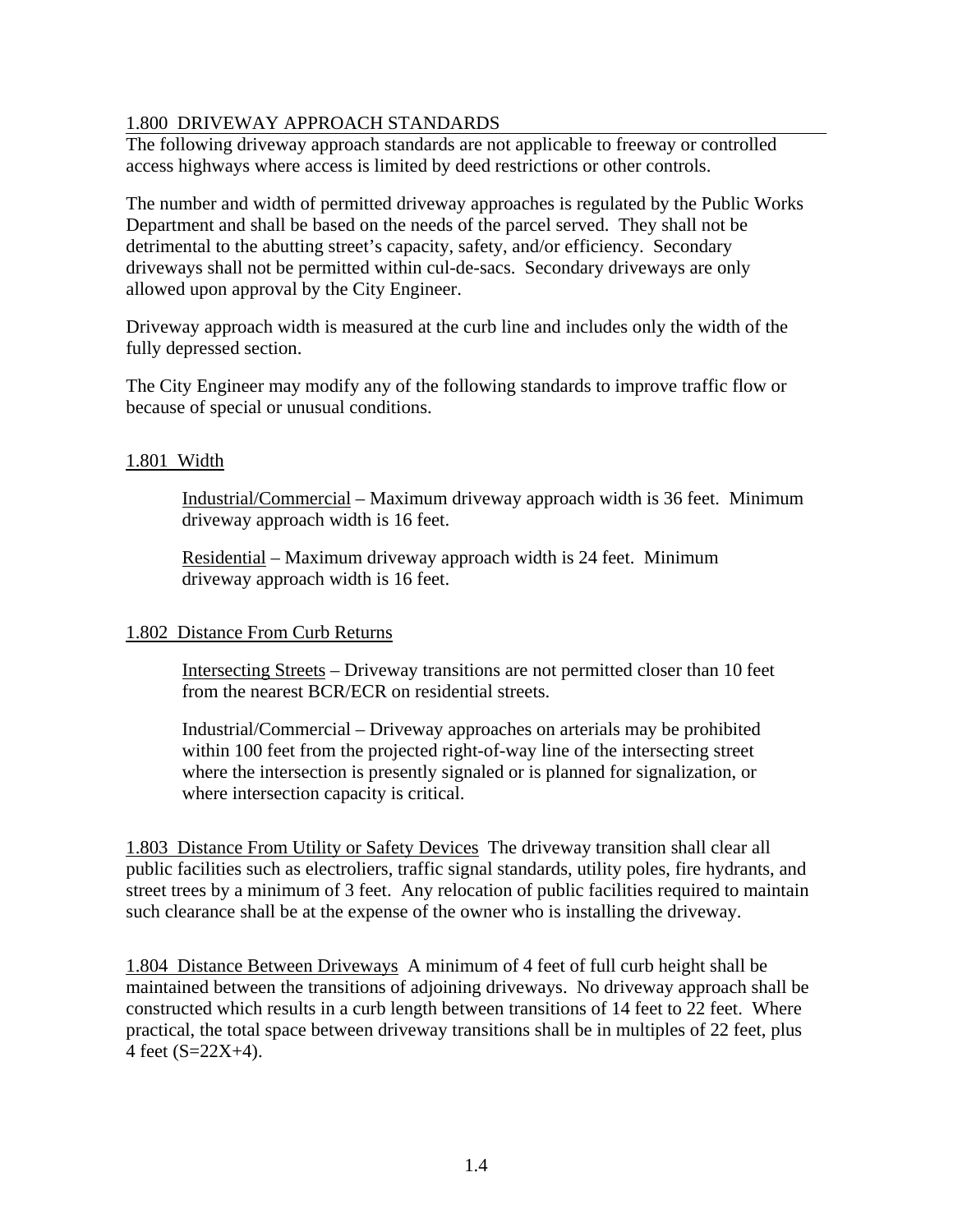1.805 Distance From Property Line A minimum of 2 feet of full curb height shall be maintained between the property line and driveway transition.

1.806 Common Use Driveways Common use driveways may be permitted in special cases.

1.807 Parking Lots Parking lot driveways shall be designed in such a manner as to preclude the use of the abutting public street for vehicular circulation solely related to the parking lot.

1.808 Grade Driveway grades shall be designed to keep the automobile from dragging or "bottoming out" on the street or driveway. The algebraic sum of the street cross slope and driveway apron slope shall not exceed 15 percent.

# 1.900 STREET LIGHTING

All electroliers shall consist of a high pressure sodium luminaire with eletrolier ownership dedicated to the City of Morgan Hill. Any proposed deviation on street light type must be approved by the City.

# 1.1000 EROSION CONTROL

An erosion control plan shall be required prior to any physical development of a property planned between October  $15<sup>th</sup>$  and May  $1<sup>st</sup>$ . Said plan shall meet the minimum standards and specifications of the Loma Prieta Resource Conservation District.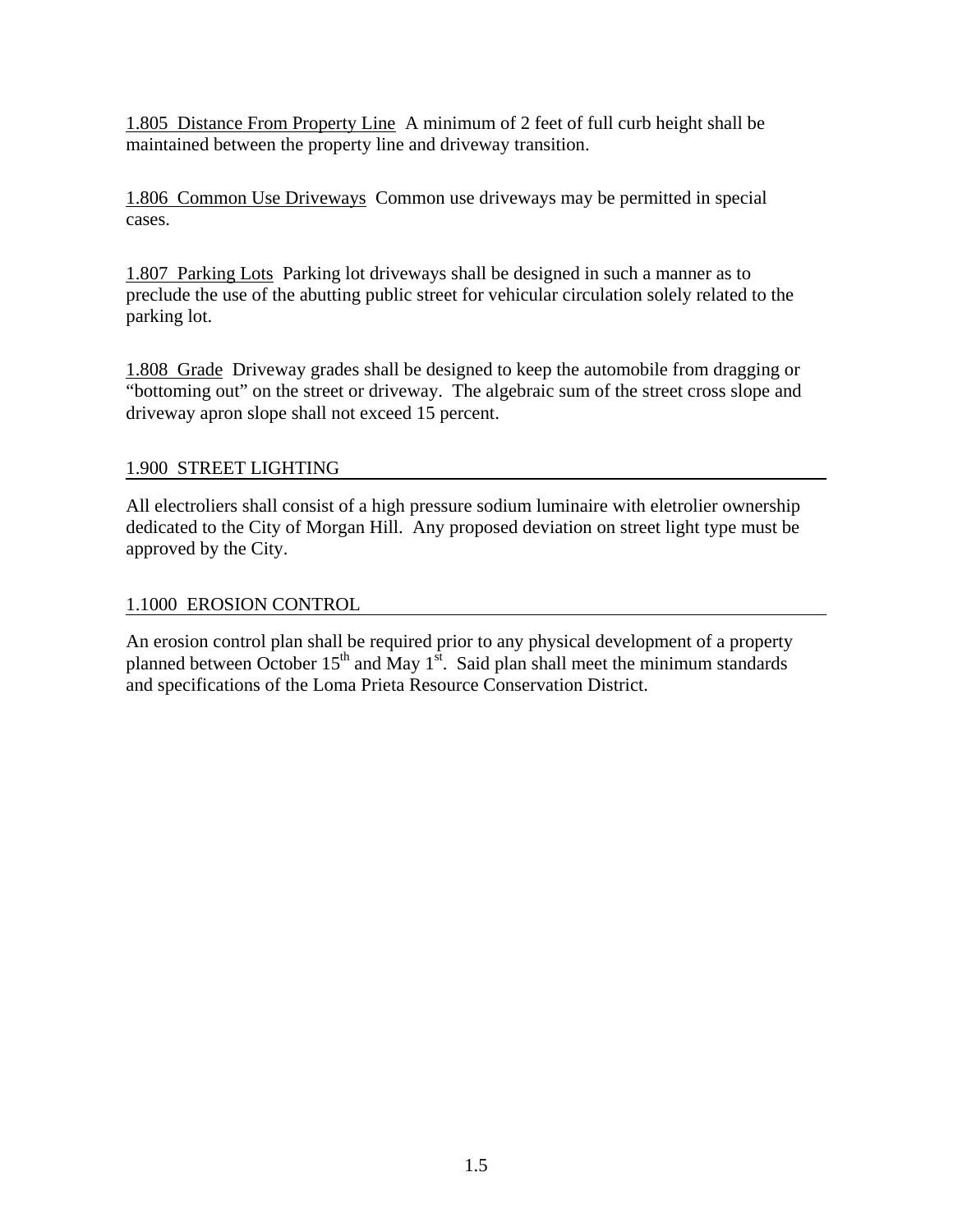

# **WATER DESIGN STANDARDS SECTION 2**

## 2.100 GENERAL

Water facilities shall be designed in accordance with accepted engineering principles and shall conform to these Design Standards.

All materials shall conform to current American Water Works Association Standards.

All installations shall conform to the City of Morgan Hill Standard Details for Construction.

The latest edition of the California State Department of Health Services "Criteria for the Separation of Water Mains and Sanitary Sewers" shall take precedence in horizontal and vertical alignment issues.

### 2.200 VERTICAL ALIGNMENT

The minimum cover on water mains shall be 36 inches. When crossing a sanitary sewer it is desirable that the water main be installed above the sanitary sewer with a clearance of 12 inches.

## 2.300 HORIZONTAL ALIGNMENT

Water mains shall be installed within street rights-of-way unless an easement installation is specifically approved by the City Engineer. Alignment shall be parallel to the street centerline wherever possible.

The alignment may vary, but in no case shall there be less than 10 feet horizontal clearance to a sanitary sewer, or 6 feet horizontal clearance to a storm drain.

#### 2.400 PIPE

Water mains shall be sized according to the City's Master Water Plan and Grid system. For waterlines other than the 10 inch or 8 inch grid, a 6 inch size line may be used if looped.

All pipe shall be Ductile Iron Pipe Class 50. Cast iron pipe or mechanical joint cast iron pipe may be used with specific approval of the City Engineer.

#### 2.500 WATER SERVICE

The minimum size service is 1 inch.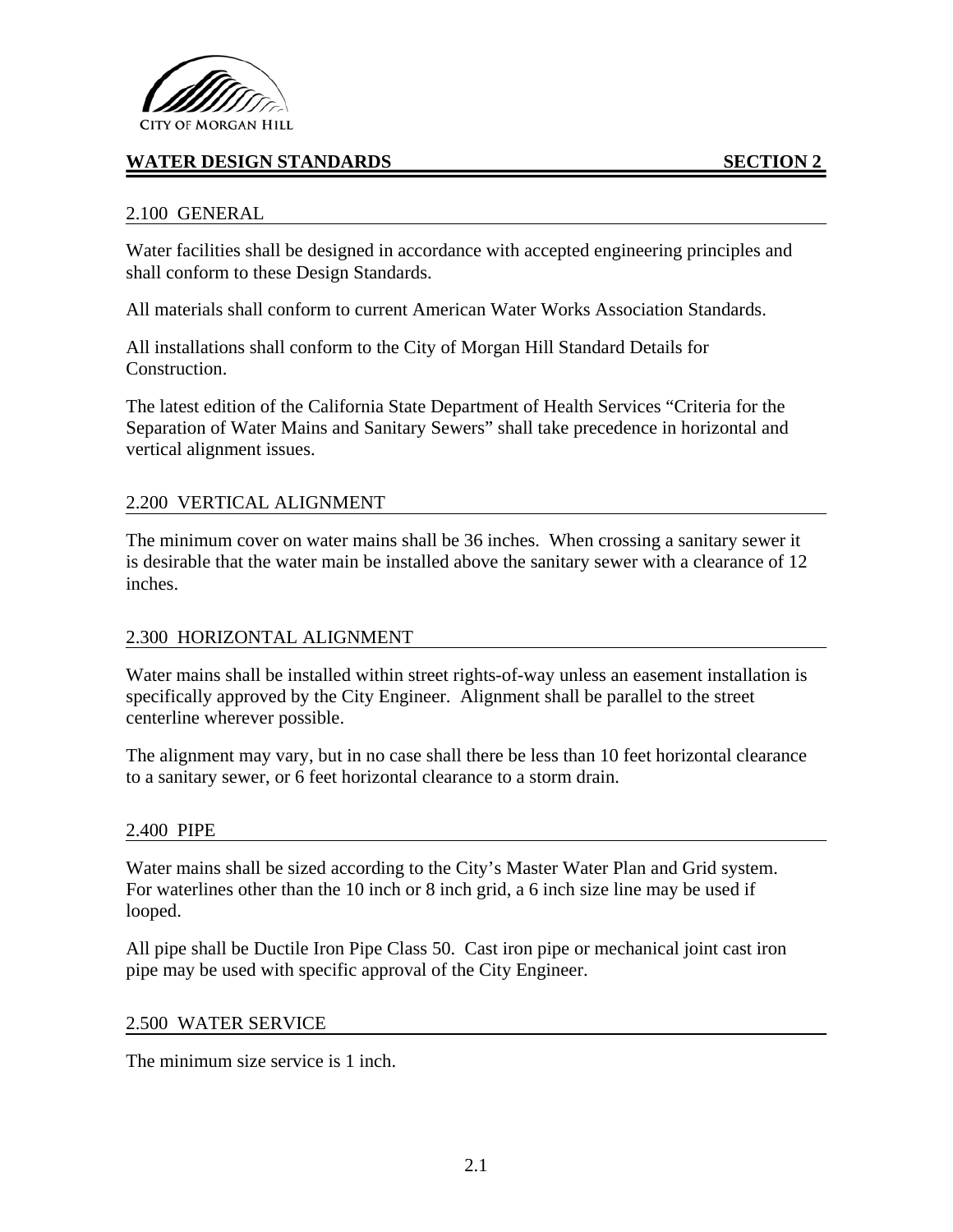# 2.600 FIRE HYDRANTS

All fire hydrants must be supplied from the largest available main; minimum 8 inch.

Fire hydrant spacing and distribution shall be determined as follows:

- 1. The maximum hose lay shall be 150 feet in high density residential, commercial, industrial zoning or high-value districts, with a maximum fire hydrant spacing of 250 feet.
- 2. The maximum hose lay shall be 250 feet in residential areas with a maximum fire hydrant spacing of 500 feet.
- 3. On divided streets, planned divided streets or state highway, the above spacing shall apply to both sides of the street.
- 4. A fire hydrant shall be located within 200 feet of the radius point of all cul-de-sacs.
- 5. Distribution main, fire hydrant and fire flow requirements shall also conform to the recommended standards of Insurance Services Office and National Fire Code.
- 6. On-site hydrants may also be required in conformance with ISO-NFC.

Fire flow and fire hydrant distribution, including the number of hydrants required and specific locations, shall be approved by the City Engineer and the Fire Chief.

## 2.700 VALVES

Valves shall be spaced and located in conformance with the following criteria:

- 1. 500-foot maximum spacing.
- 2. Water mains shall be valved on each side of railroad, freeway and canal right-ofway crossings
- 3. At "tees", 3 valves will be required.
- 4. At "crosses", 4 valves will be required.
- 5. At locations so that future tie-ins will not interrupt service and provide isolation and pressure testing of new systems.

## 2.800 DEAD-END RUNS

Permanent dead-end runs shall be no longer than 600 feet unless specifically approved by the city Engineer. Eight inch mains shall be used on dead-end runs which serve fire hydrants. Reasonable looping of water mains will be required.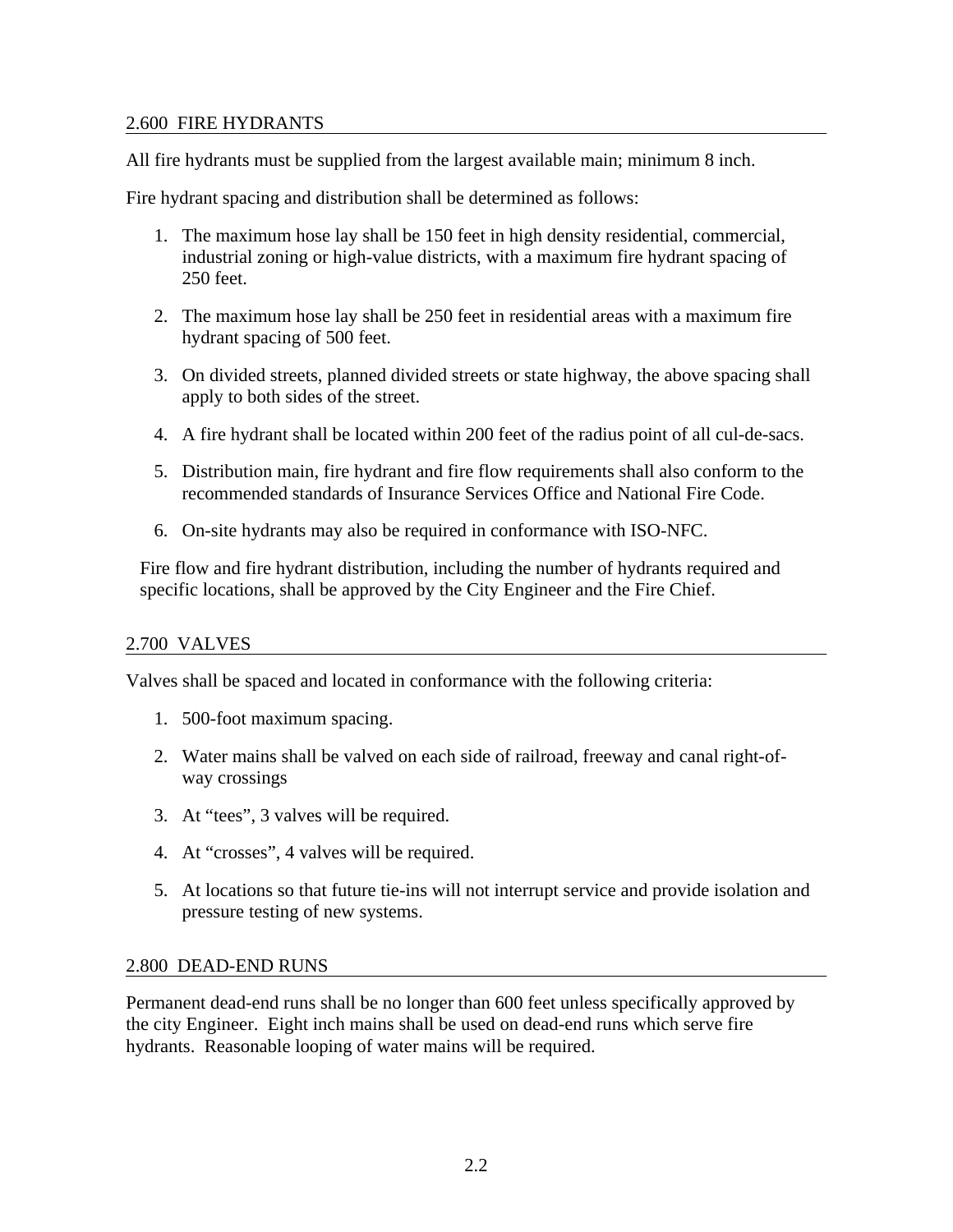## 2.900 BLOW OFFS

Blow-offs shall be constructed at the end of all dead-end runs.

## 2.1000 AIR RELIEF VALVES

Air relief valves shall be installed at high points.

# 2.1100 THRUST BLOCKS

Thrust blocks shall be installed in conformance with the City of Morgan Hill Standard Details for Construction.

# 2.1200 WATER LINE ACCEPTANCE TEST

Water lines shall be pressure tested, disinfected, flushed, and tested for bacteria in conformance with the City of Morgan Hill Standard Details for Construction prior to final acceptance by the City.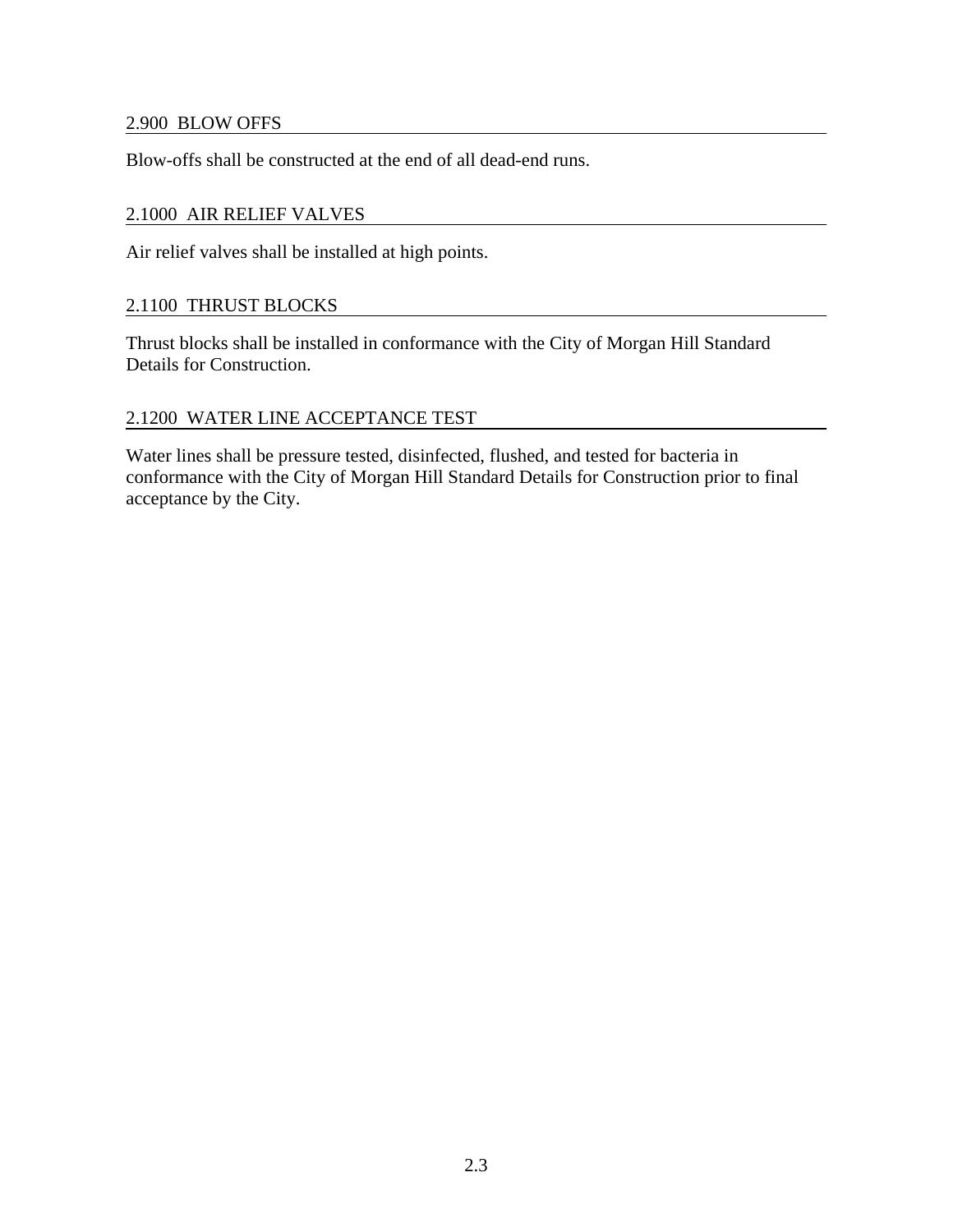

# **SANITARY SEWER DESIGN STANDARDS SECTION 3**

## 3.100 GENERAL

Sanitary sewers shall be designed in accordance with accepted engineering principles and shall conform to these Design Standards.

Storm water shall not be connected or discharged into a sanitary sewer.

The latest edition of the California State Department of Health Services "Criteria for the Separation of Water Mains and Sanitary Sewers" shall take precedence in horizontal and vertical alignment issues.

Engineering calculations used for the design of all proposed sanitary sewer systems, shall be submitted to the City Engineer. The calculations shall include the following items:

- 1. A plan, preferably  $1" = 100'$  scale, showing the proposed street system, tributary sub-areas, existing and future tributary areas, outside the project limits, zoning, projected land use, and any features affecting the system design.
- 2. Design flows at major junction points including flows coming from outside the project limits.
- 3. Size, length, slope, and invert elevations of all proposed lines and locations of manholes.

## 3.200 AVERAGE FLOW

Where possible, the average residential flows shall be computed on a per capita basis using a minimum of 90 gallons per capita per day. Commercial and light industrial shall be computed at 1500 gallons per acre per day. All other industrial shall be computed utilizing 2500 gallons per acre per day. When the exact density is not known, the zoning map and the general plan shall be used to determine the appropriate densities. Multi family residential  $(\leq 2 \text{ bedroom/unit})$  shall be 2.75 persons per unit. All other residential uses shall be 3.25 persons per unit.

Schools shall be computed at 45 gallons per capita per day. Churches shall be computed at 23 gallons per capita per day.

The averages indicated above are minimum blows and in some situations may have to be increased due to higher densities or differing land uses.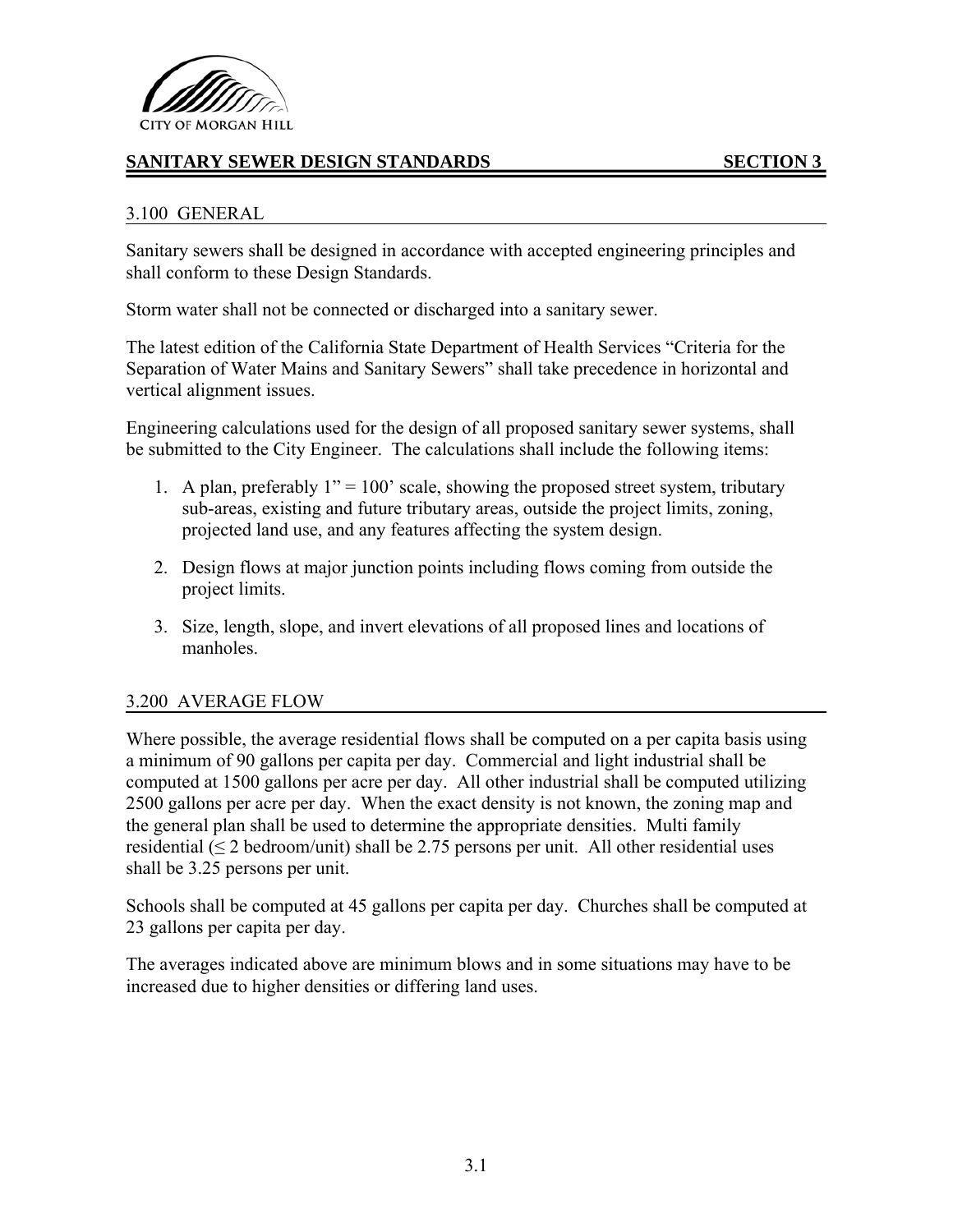# 3.300 DESIGN FLOW

| <b>Peak Factor Table (cfs)</b> |           |  |  |
|--------------------------------|-----------|--|--|
| Qav                            | <b>Pf</b> |  |  |
| $0 - 0.1$                      | 3.50      |  |  |
| $0.1 - 0.3$                    | 2.80      |  |  |
| $0.3 - 0.6$                    | 2.60      |  |  |
| $0.6 - 1.9$                    | 2.50      |  |  |
| $0.9 - 1.2$                    | 2.40      |  |  |
| $1.2 - 1.5$                    | 2.35      |  |  |
| $1.5 - 1.9$                    | 2.30      |  |  |
| $1.9 - 2.4$                    | 2.25      |  |  |
| $2.4 - 3.0$                    | 2.20      |  |  |
| $3.0 - 3.8$                    | 2.15      |  |  |
| $3.8 - 4.9$                    | 2.10      |  |  |
| $4.9 - 6.3$                    | 2.05      |  |  |
| $6.3 - 7.5$                    | 2.00      |  |  |
| $7.5 - 8.3$                    | 1.90      |  |  |
| $8.3 - 9.2$                    | 1.98      |  |  |
| $9.2 - 10.3$                   | 1.96      |  |  |
| $10.3 - 11.4$                  | 1.94      |  |  |
| $11.4 - 12.7$                  | 1.92      |  |  |
| $12.7 - 14.2$                  | 1.90      |  |  |
| $14.2 - 15.9$                  | 1.88      |  |  |
| $15.9 - 18.0$                  | 1.86      |  |  |
| $18.0 - 20.0$                  | 1.84      |  |  |

The total design flow shall be determined by multiplying the average design flow by a peak factor obtained from the following graph:

Note: The accuracy of hydraulic calculations does not warrant interpolation of Peak Factor.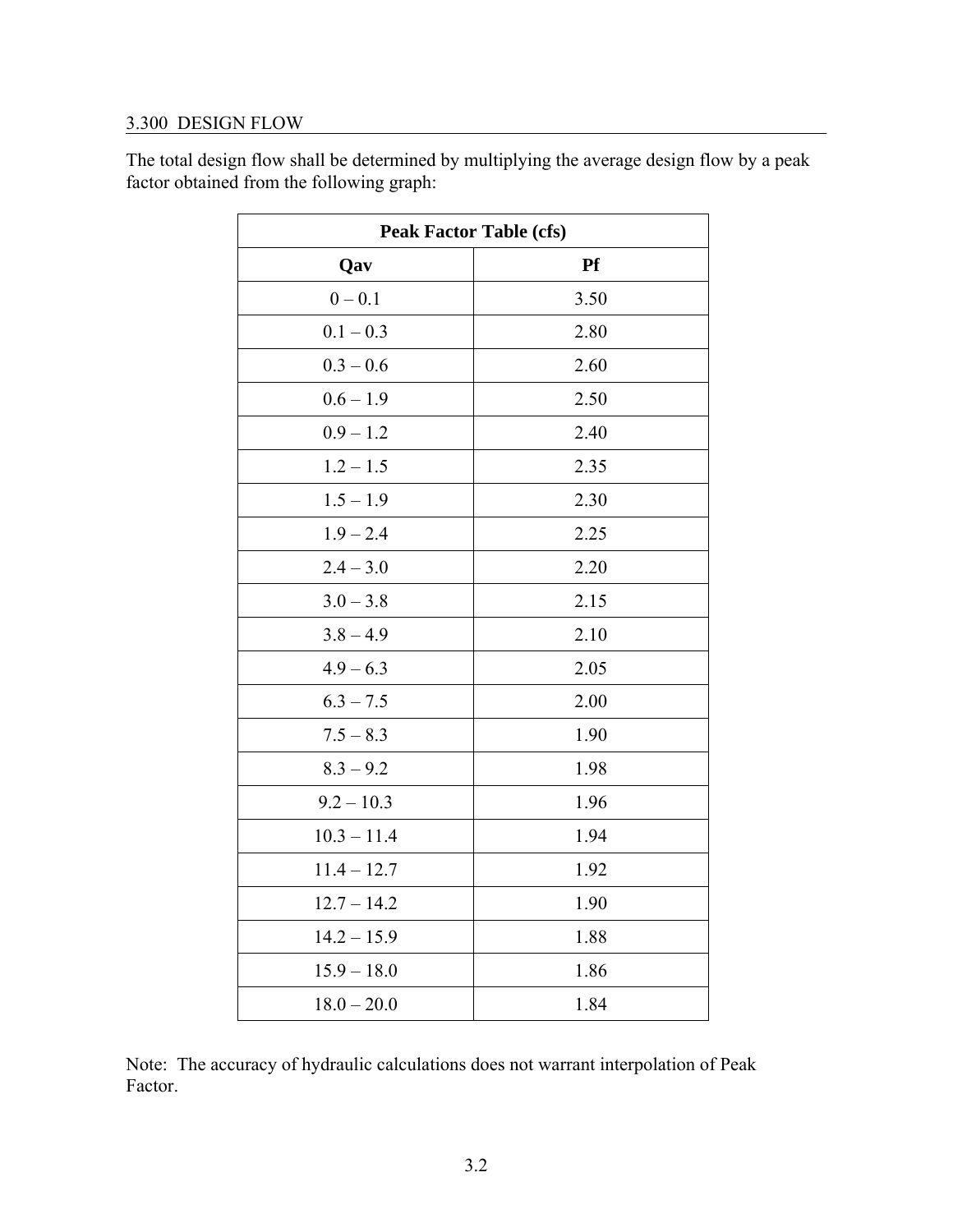# 3.400 VERTICAL ALIGNMENT

The minimum cover on sanitary sewer lines shall be 3 feet. When minimum cover cannot be achieved, polyurethane-lined ductile iron shall be used, or PVC C900 upon City Engineer Approval.

When crossing a water main, the sanitary sewer shall be installed below the water main with a minimum clearance of 12 inches.

At points of convergence of pipes of various sizes, the tops of the pipe elevations shall match within a manhole structure.

# 3.500 HORIZONTAL ALIGNMENT

Sanitary sewers shall be placed within street rights-of-way unless placement in an easement is specifically approved by the City Engineer.

Alignment shall be parallel to the street centerline wherever possible.

Curved sewers are allowed in curved streets when curvature does not exceed pipe manufacturer's recommendations.

Sanitary sewers shall not be constructed within 50 feet of any existing or proposed well site. Installations within 200 feet of an existing well or future well site shall be brought to the attention of the City Engineer and shall be designed under his direction and in accordance with the California State Department of Public Health recommendations.

#### 3.600 SLOPE

Sanitary sewers shall be designed to flow at,  $d/D=0.7$ , with a minimum velocity of 2.0 feet per second. Minimum slope shall be .002. Use of lower velocities shall have the specific approval of the City Engineer. The maximum velocity shall be 10 feet per second.

## 3.700 PIPE

Pipe used for sanitary sewers shall have a minimum diameter of 6-inches when located in the street right-of-way. The pipe shall have rubber gasket joints and shall conform to the latest edition of the following ASTM Standards:

| 1. ABS SOLID WALL PIPE                                      | D 2751 (SDR 26)             |
|-------------------------------------------------------------|-----------------------------|
| 2. ABS or PVC COMPOSITE PIPE (TRUSS) D 2680 (SDR 23.5 min.) |                             |
| 3. PVC SEWER PIPE                                           | D 3034 (SDR 26)             |
| 4. DUCTILE IRON PIPE (Gravity or Force)                     | Class 50 Polyurethane-Lined |
| 5. PVC C 900 (Gravity or Force)                             | AWWA C 900                  |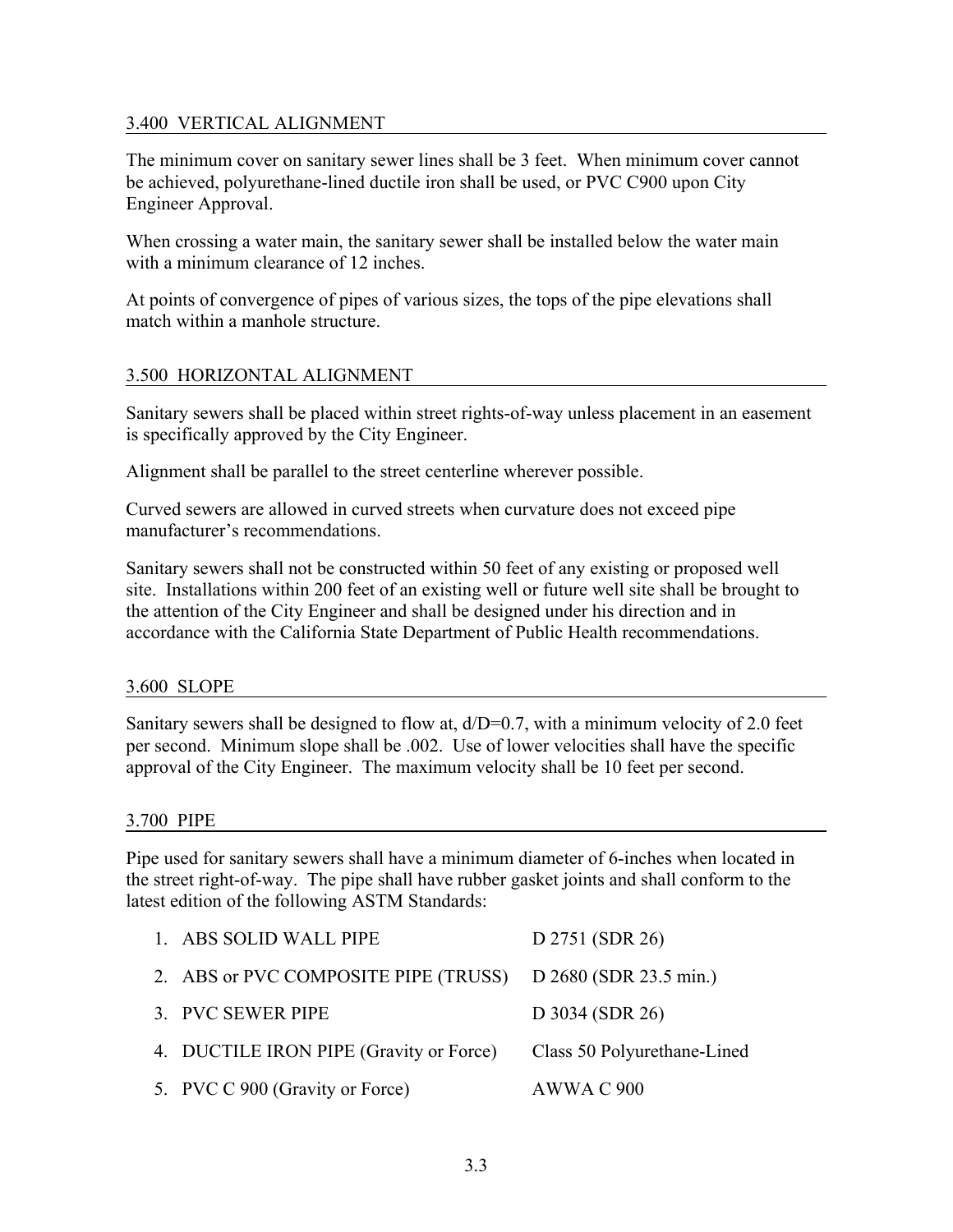| 6. VITRIFIED CLAY PIPE (Extra Strength)<br>Compression joint for Bell & Spigot<br>Pipe (15" and larger) | C 700 (use of VCP must be<br>approved by City) |
|---------------------------------------------------------------------------------------------------------|------------------------------------------------|
| Compression Couplings for Plain End<br>Pipe (15" and larger)                                            | $C_{425}$                                      |

Note: Polyurethane-Lined Ductile Iron Pipe shall be used for all Force Mains, or PVC C900 upon City Engineer approval. The minimum cover for ductile iron pipe and PVC C900 is 2 feet.

### 3.800 BUILDING LATERAL

The minimum size lateral shall be 4 inches and installed per Standard Detail S-2.

#### 3.900 MANHOLES

Manholes shall be placed at the intersections of all sanitary sewers, at all locations where there is change in size, grade or direction and at the ends of all permanent lines.

Manhole spacing shall not exceed the following limits:

| Diameter | Maximum Spacing |
|----------|-----------------|
|          |                 |
|          |                 |
|          |                 |

Precast manhole bases may be permitted subject to City Engineer approval.

Manholes shall be constructed at all service lateral connections where the main line is not at least 1.5 times the size of the service lateral.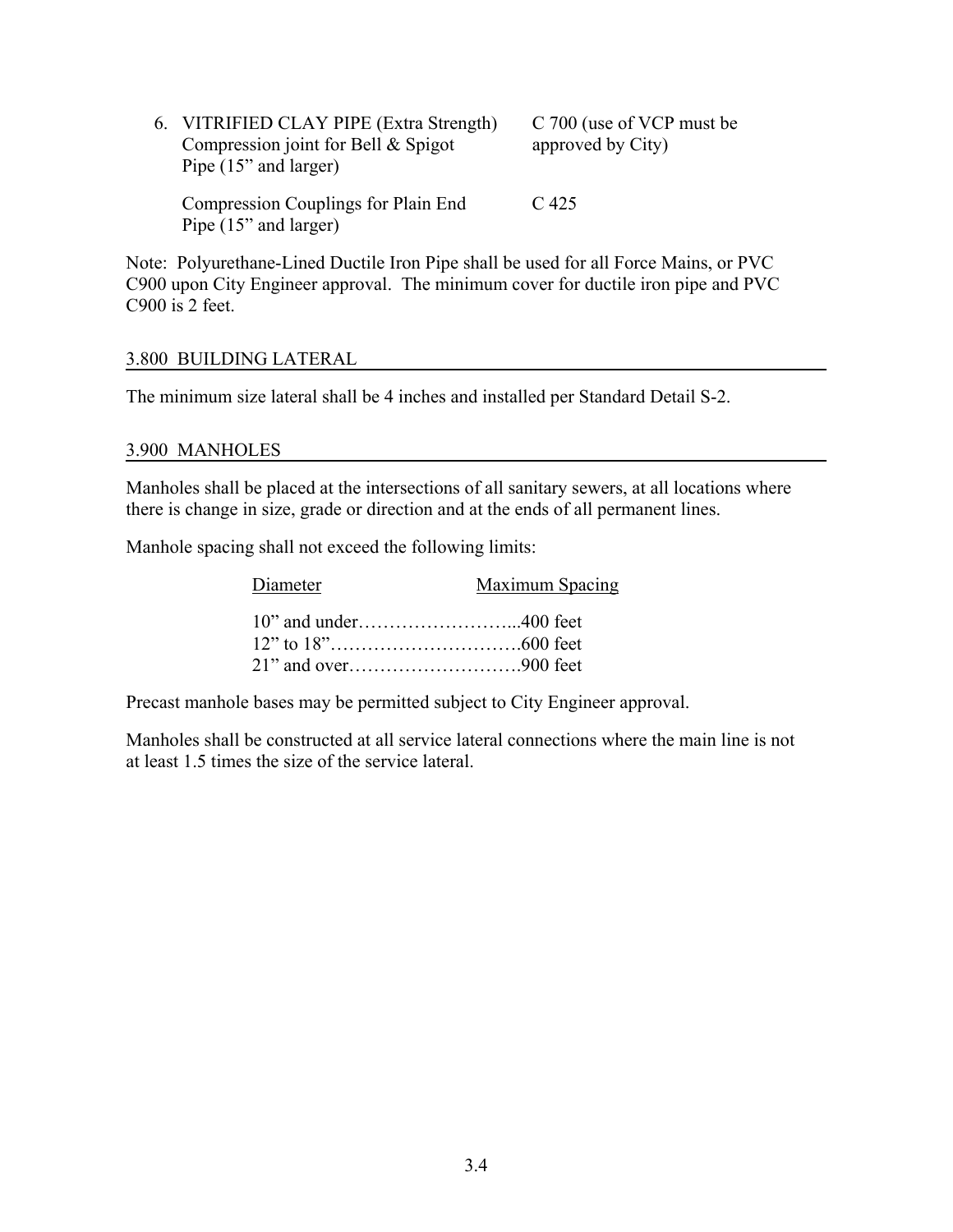

# **STORM DRAIN DESIGN STANDARDS SECTION 4**

## 4.100 GENERAL

All drainage facilities shall be designed in accordance with accepted engineering principles, and shall conform to these Design Standards.

## 4.200 SUBMITTAL OF DRAINAGE CALCULATIONS

Drainage calculations are required for any new subdivision of development. Submittal of drainage calculations shall include the following items:

- 1. Hydrology and hydraulic calculations together with assumptions, charts, tables, references and methods used.
- 2. A plan, preferably  $1" = 100'$  scale, showing the proposed street system, existing and proposed drainage system, tributary sub-areas (including offsite drainage), and peak flow in all pipes.
- 3. A plan showing the hydraulic grade line (HGL), the proposed storm drain including slopes and sizes and top of curb in profile. Elevations should be shown at all changes in slope of the HGS, proposed storm drain and top of curb.

## 4.300 DESIGN FLOW

The Rational Method (Q=CiA) or SCS method shall be used to determine the quantity of runoff (Q) in designing a storm drain system as determined by the City Engineer.

Values for the coefficient of runoff (C) area as follows:

| Parks and natural ground | 0.1  |
|--------------------------|------|
| <b>RE</b>                | 0.3  |
| R-1 (Residential)        | 0.5  |
| R-2 (Residential)        | 0.6  |
| $R-3$                    | 0.70 |
| Schools & Churches       | 0.50 |
| Industrial               | 0.90 |
| Commercial               | 0 80 |

Values for rainfall intensity (I) for corresponding time of concentration shall be taken from the following Rainfall Intensity table. Maximum roof to gutter time of 20 minutes shall be used.

The Area (A) shall be the tributary drainage area in acres.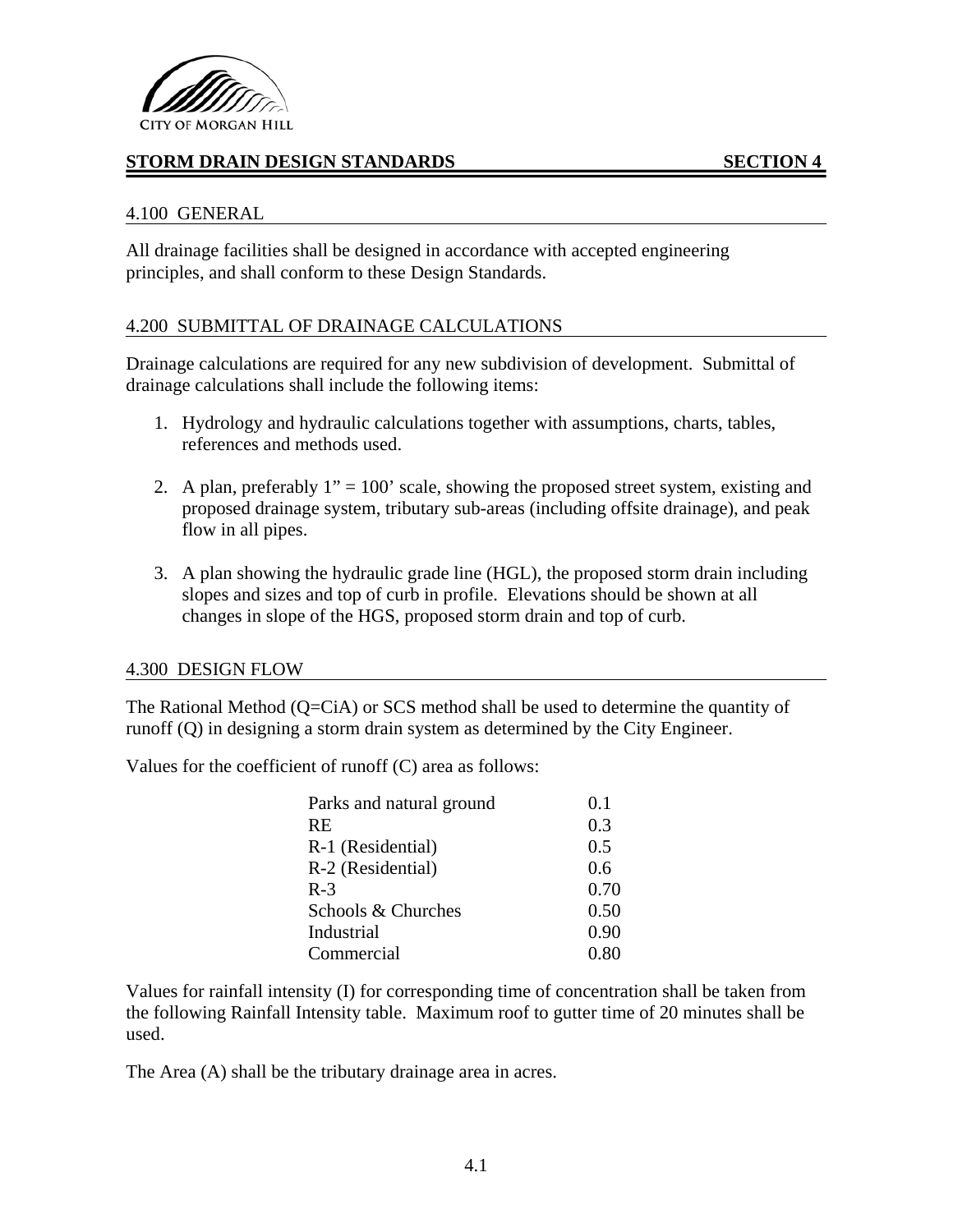Manning's formula shall be used to determine the relation of design flow, slope, velocity and pipe diameter. The friction factor, "n", shall be 0.013 for concrete pipe.

The underground system shall be designed to handle a 10-year storm.

The streets shall be designed to carry a 100-year storm. The streets should carry this water to a release point where the water can get back into the natural water course of flood control facility. These overland flows should be kept in their original drainage basin if possible.

| <b>RAINFALL INTENSITY TABLE</b> |                |          |           |               |                |          |           |
|---------------------------------|----------------|----------|-----------|---------------|----------------|----------|-----------|
| <b>TC MIN</b>                   | I <sub>5</sub> | $I_{10}$ | $I_{100}$ | <b>TC MIN</b> | I <sub>5</sub> | $I_{10}$ | $I_{100}$ |
| 20                              | 0.897          | 1.244    | 1.897     | 90            | 0.495          | 0.696    | 1.111     |
| 21                              | 0.880          | 1.221    | 1.864     | <b>100</b>    | 0.475          | 0.668    | 1.070     |
| 22                              | 0.860          | 1.195    | 1.828     | <b>110</b>    | 0.458          | 0.645    | 1.035     |
| 23                              | 0.851          | 1.183    | 1.811     | 120           | 0.442          | 0.623    | 1.002     |
| 24                              | 0.834          | 1.159    | 1.778     | 140           | 0.416          | 0.587    | 0.949     |
| 25                              | 0.818          | 1.138    | 1.747     | 160           | 0.394          | 0.557    | 0.904     |
| 26                              | 0.811          | 1.127    | 1.733     | 180           | 0.376          | 0.535    | 0.868     |
| 27                              | 0.796          | 1.108    | 1.705     | 210           | 0.354          | 0.502    | 0.821     |
| 28                              | 0.783          | 1.089    | 1.679     | 240           | 0.336          | 0.477    | 0.783     |
| 29                              | 0.776          | 1.081    | 1.666     | 300           | 0.308          | 0.437    | 0.723     |
| 30                              | 0.764          | 1.064    | 1.642     | 360           | 0.286          | 0.408    | 0.678     |
| 32                              | 0.747          | 1.040    | 1.608     | 420           | 0.269          | 0.384    | 0.642     |
| 34                              | 0.725          | 1.011    | 1.567     | 480           | 0.256          | 0.365    | 0.612     |
| 36                              | 0.711          | 0.991    | 1.539     | 540           | 0.244          | 0.349    | 0.587     |
| 38                              | 0.697          | 0.973    | 1.512     | 600           | 0.234          | 0.335    | 0.565     |
| 40                              | 0.682          | 0.952    | 1.482     | 660           | 0.225          | 0.323    | 0.546     |
| 45                              | 0.651          | 0.910    | 1.421     | 720           | 0.218          | 0.312    | 0.530     |
| 50                              | 0.624          | 0.873    | 1.369     | 840           | 0.205          | 0.294    | 0.501     |
| 55                              | 0.600          | 0.841    | 1.322     | 960           | 0.194          | 0.279    | 0.478     |
| 60                              | 0.581          | 0.814    | 1.283     | 1080          | 0.186          | 0.267    | 0.459     |
| 70                              | 0.546          | 0.766    | 1.213     | 1200          | 0.178          | 0.256    | 0.442     |
| 80                              | 0.519          | 0.728    | 1.158     | 1320          | 0.171          | 0.247    | 0.427     |

Note: Formulas used for rainfall intensity data on following page.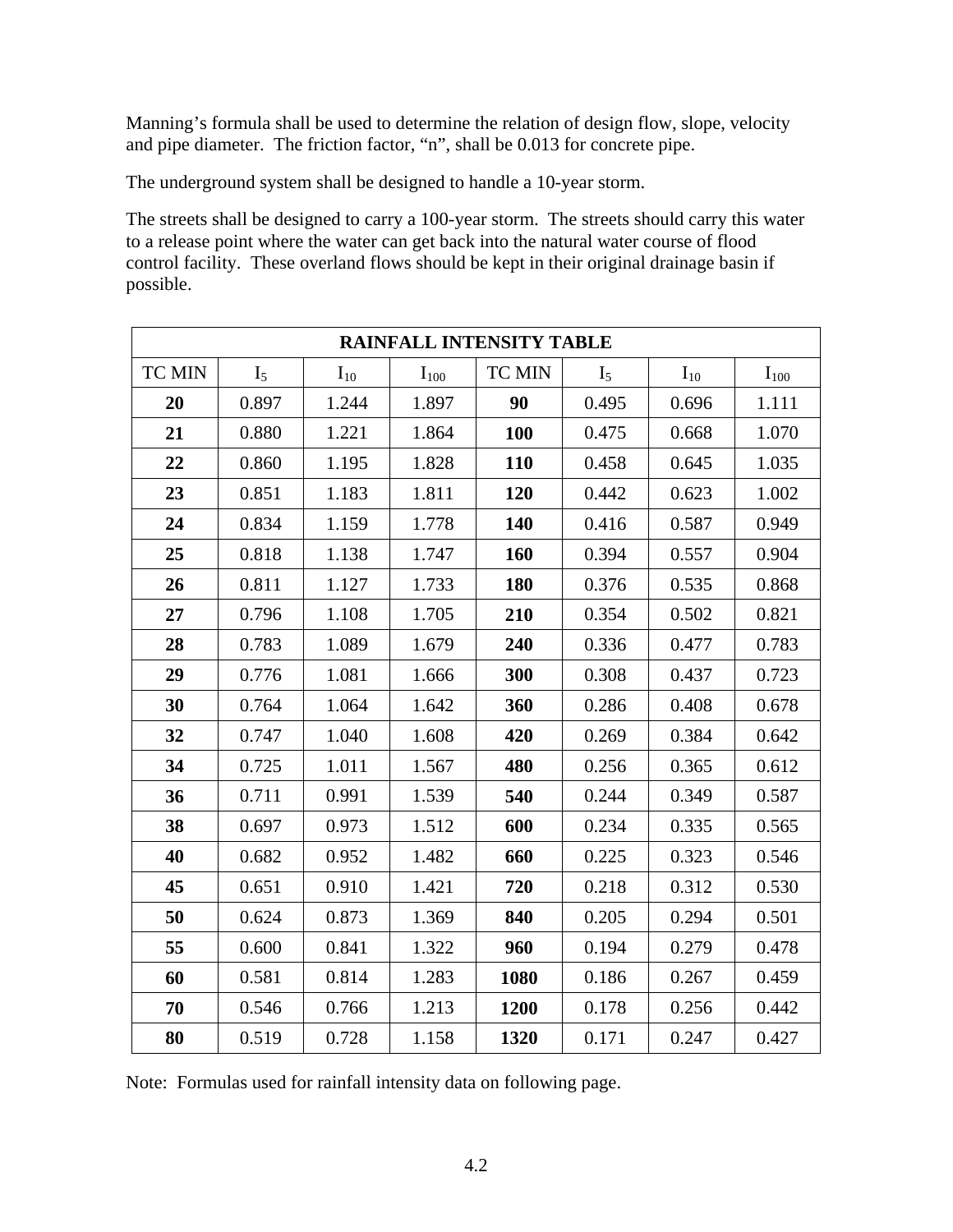$TC = Time$  of concentration (Minutes)  $I_5 - 5$  Year Storm Intensity (Inches/Hour)

 $I = K/TN$  where:  $I = Rainfall$  Intensity (in/hr)  $T =$ Duration (hours)  $K =$  Function of Mean Annual Precipitation and Frequency  $N =$  Function of Mean Annual Precipitation

K and N Values for the City

| 5 year   | $K = 0.581$ | $N = 0.395$ |
|----------|-------------|-------------|
| 10 year  | $K = 0.814$ | $N = 0.386$ |
| 100 year | $K = 1.283$ | $N = 0.356$ |

# 4.400 STREET DESIGN FOR FLOOD CONTROL

The lowest street within a drainage basin shall be designed with a minimum overall gradient of 0.25 percent toward the nearest existing or proposed 100 year design capacity flood control facility.

# 4.500 PAD ELEVATION AND LOT GRADING

House pad elevations shall be determined by the following criteria while assuming construction of a slab on grade foundation (first floor 7 inches above pad). The latest Flood Insurance Rate Map shall be used.

- 1. In a AO zone, the lowest floor shall be at least 1 foot higher than the depth number specified on the FIRM or 1 foot above the nearest high point in the drainage release path, or 2% higher than lowest top of curb, whichever is highest.
- 2. In an A zone, the lowest floor shall be at least 1 foot higher than the base flood elevation, as determined by this community or 1 foot above the nearest high point in the drainage release path, or 2% higher than lowest top of curb, whichever is highest.
- 3. In all other zones, the lowest floor shall be at least 1 foot higher than the base flood elevation, or 1 foot above the nearest high point in the drainage release path, or 2% higher than lowest top of curb, whichever is highest.

Minimum grade of lots shall be 1%. All slopes are no greater than 2:1 or per Soils Report.

# 4.600 OBSTRUCTIONS

Though local drainage facilities will be designed for a ten year storm, special consideration shall be given to obstructions such as railroads, major freeways, roads and other areas where the natural drainage flow is blocked by manmade features. These obstructions shall be noted in the master plan with all drainage structures through them designed to convey the 100 year storm.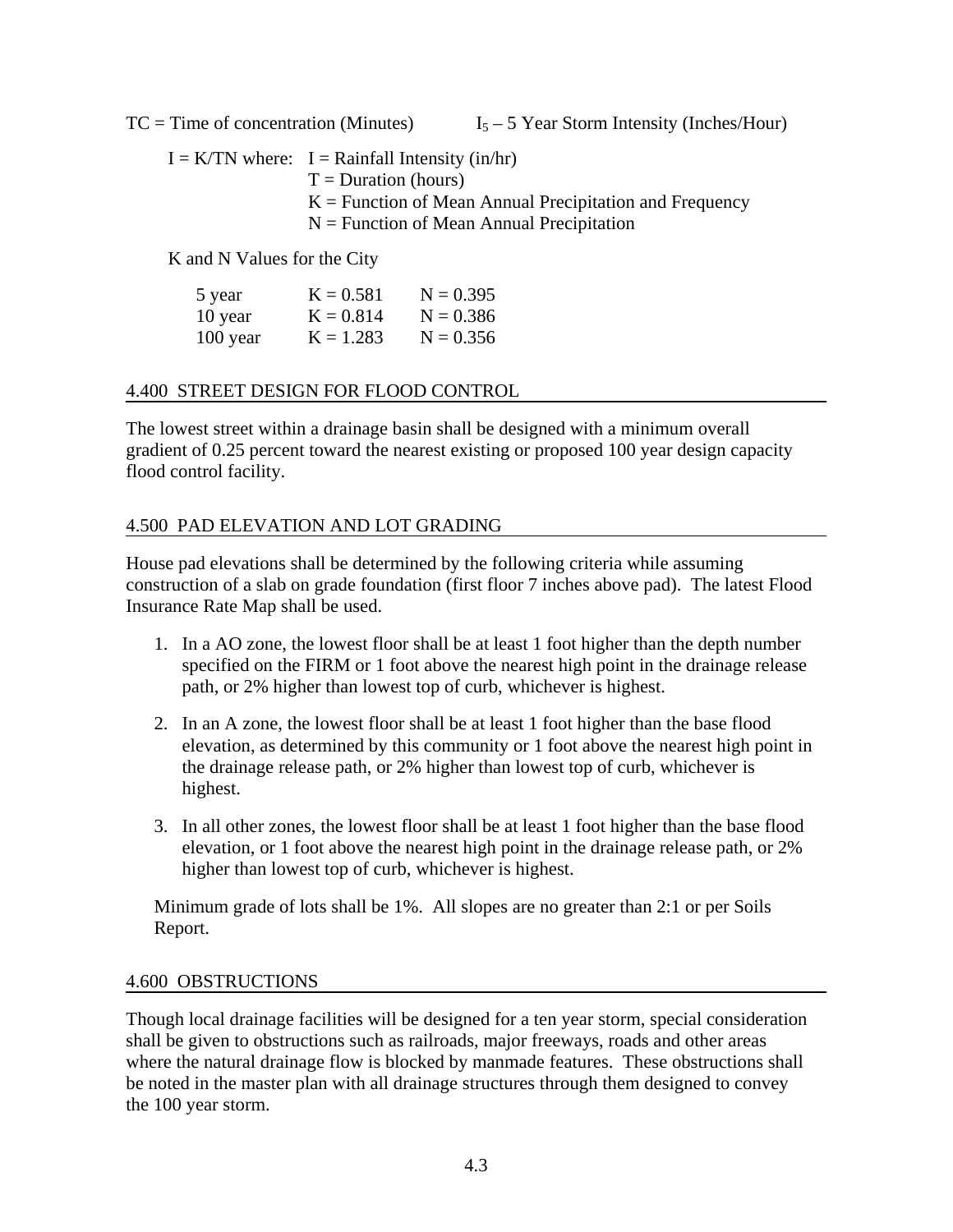# 4.700 HYDRAULIC GRADE LINE

All storm drains shall be designed for the maximum storm water entering the drain at the point of concentration and shall have a minimum of 1 foot of freeboard between the top of curb and the Hydraulic Grade Line. However, exceptions to the above standards as they relate to "bubble ups" shall be approved by City Engineer.

# 4.800 VERTICAL ALIGNMENT

The minimum cover on main line storm drains shall be 2-1/2 feet from finished grade.

Catch basin laterals that have less than 24 inches of cover from finished grade shall be encased in concrete.

A minimum vertical clearance of 3 inches shall be maintained between a sanitary sewer, water main, or other underground utility.

At points of convergence of pipes of various sizes, the tops of the pipe elevations shall match unless specifically approved by the City Engineer. This does not apply to catch basin laterals.

# 4.900 HORIZONTAL ALIGNMENT

Storm drains shall be placed within street rights-of-way unless placement in an easement is specifically approved by the City Engineer.

Alignment shall be parallel to the street centerline wherever possible.

Curved storm drains are allowed in curved streets when curvature does not exceed the pipe manufacturer's recommendations.

## 4.1000 SLOPE

Storm drains shall have minimum slopes equal to that necessary to give a velocity of 2.0 feet per second when flowing half full regardless of the slope of the Hydraulic Grade Line. Pipes with lower velocities shall use available fall and have the specific approval of the City Engineer.

Storm drains shall have a minimum slope of .002.

Catch basin laterals shall have a minimum fall of 0.10 feet between the catch basin and manhole. Desirable fall is 0.30 feet or more.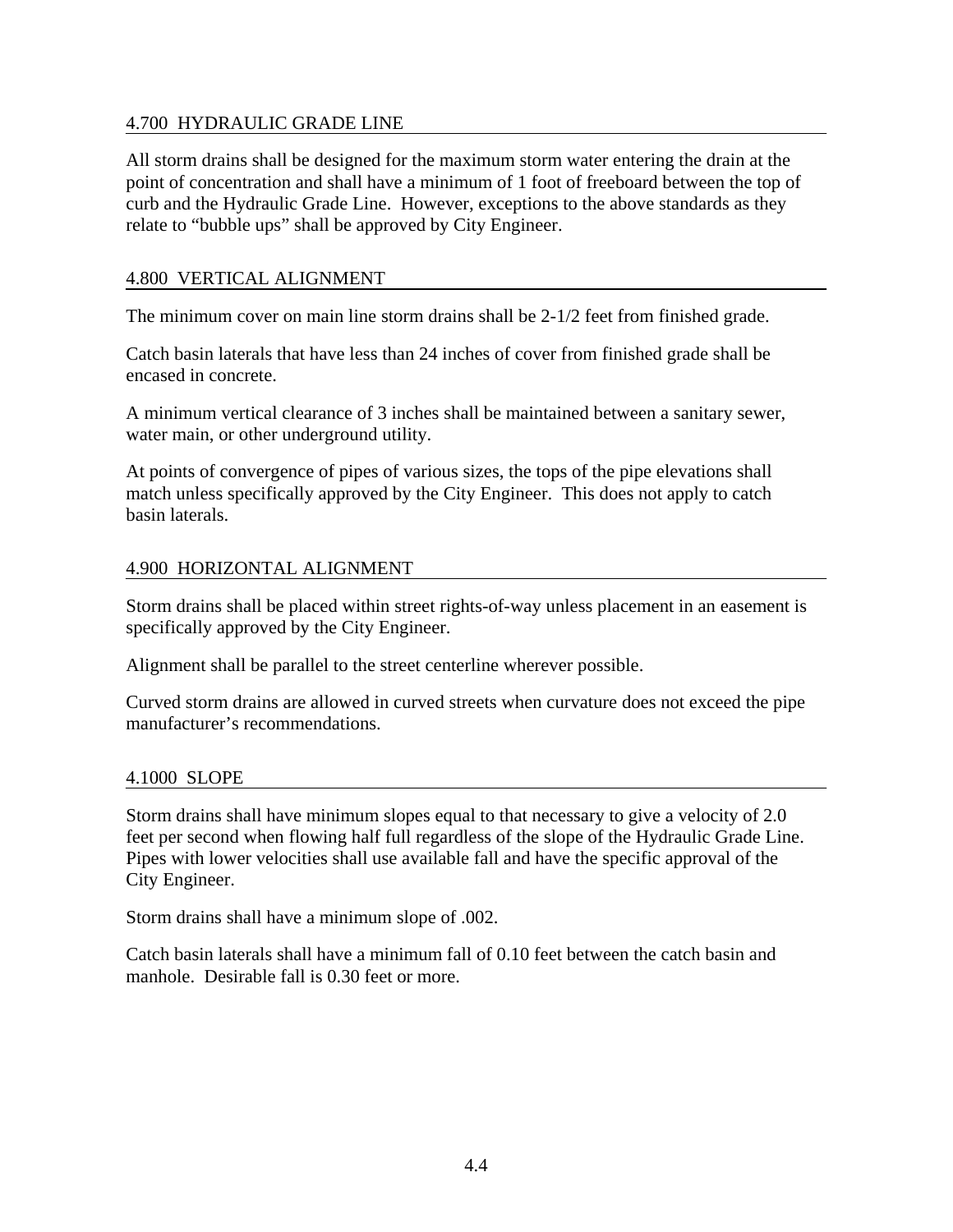### 4.1100 PIPE

The minimum size for storm drains shall be 15-inch diameter.

Al catch basin laterals shall have a minimum diameter of 15 inches.

All pipe shall conform to the following ASTM specifications:

## CONCRETE PIPE

Reinforced pipe with rubber gasket joint C 76 Rubber Gasketed Joints C 361 Joint & C 443 Gasket

Cast-in-place concrete pipe, 24 inches and larger, may be used when specifically approved by the City Engineer. Cast-in-place pipe will not normally be permitted in existing streets.

### 4.1200 MANHOLES

Manholes shall be placed at the intersections of all storm drains, at all locations where there is a change in size, change in horizontal or vertical alignment and at the ends of all permanent lines.

Manhole spacing shall conform to the following limits:

| Diameter | <b>Maximum Spacing</b> |
|----------|------------------------|
|          |                        |
|          |                        |
|          |                        |

Manholes will not be required where a single catch basin meets the following criteria:

- 1. Size of catch basin lateral is 15 inches.
- 2. Storm drain has a diameter of 48 inches or larger.
- 3. No other existing or future catch basins are within 100 feet along storm drain centerline.

All storm drain manholes shall be constructed in conformance with Standard Detail SD-1 and SD-2 unless otherwise approved by the City Engineer.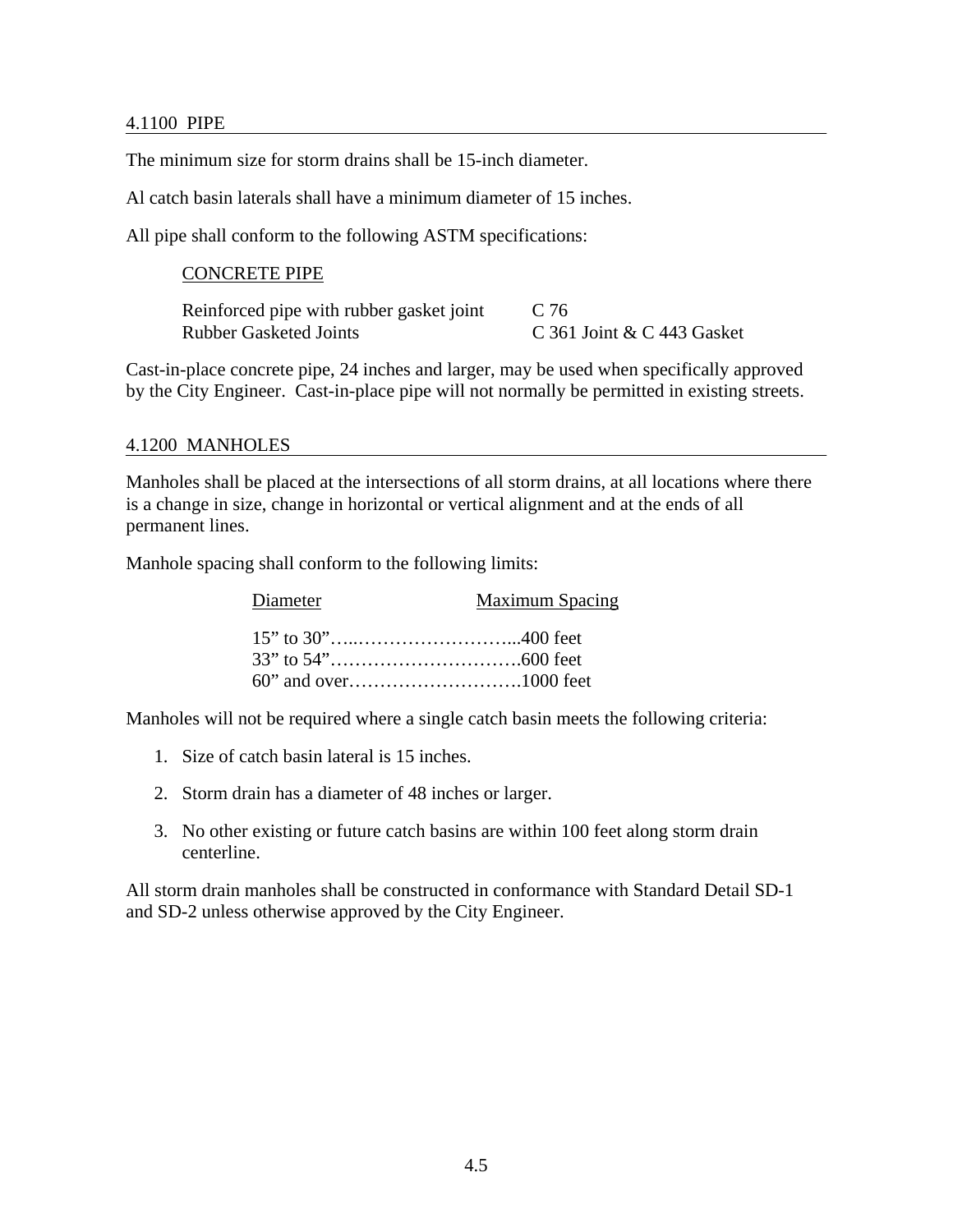# 4.1300 CATCH BASINS

Side inlet catch basins shall be located at all low points and shall be spaced in such a manner that design flows will not encroach into the travel lanes.

The total gutter run contributing to any catch basin shall not exceed 1,000 feet. It is desirable to locate catch basins on the BCR or ECR which will intercept the most runoff and also keep the main pedestrian crossing as dry as possible.

Drop inlet catch basins shall be constructed only in alleys or as temporary installations on unimproved streets where curb and gutter has not yet been installed.

## 4.1400 SIPHONS

Inverted siphons are not permitted.

## 4.1500 ON-SITE DRAINAGE

All developed areas larger than one acre shall tie on-site drainage into the City of Morgan Hill storm drain system.

### 4.1600 PONDING BASINS

Ponding basin on private or public property shall be designed using the following criteria:

- 1. A 24-hour, 25-year storm, total rainfall of 4.79 inches shall be used if a reasonable outlet is provided (detention). If no disposal other than evaporation, percolation or irrigation is provided (retention), a 24-hour, 100-year storm, total rainfall of 5.59 inches, shall be used. 25% of the total basin volume shall be considered as freeboard.
- 2. The maximum water surface of the basin shall be 1 foot below the elevation of the top of curb at the lowest catch basin inlet within the tributary area and a maximum of one foot above the design hydraulic grade line at the basin.
- 3. Fencing shall be provided around all basins greater than 3 feet in depth.
- 4. Adequate "all weather" access shall be provided.
- 5. The tributary drainage system shall be designed to connect to the City's future storm drainage system.
- 6. The maximum slope ratio for turfed or landscaped side slopes shall be 4:1.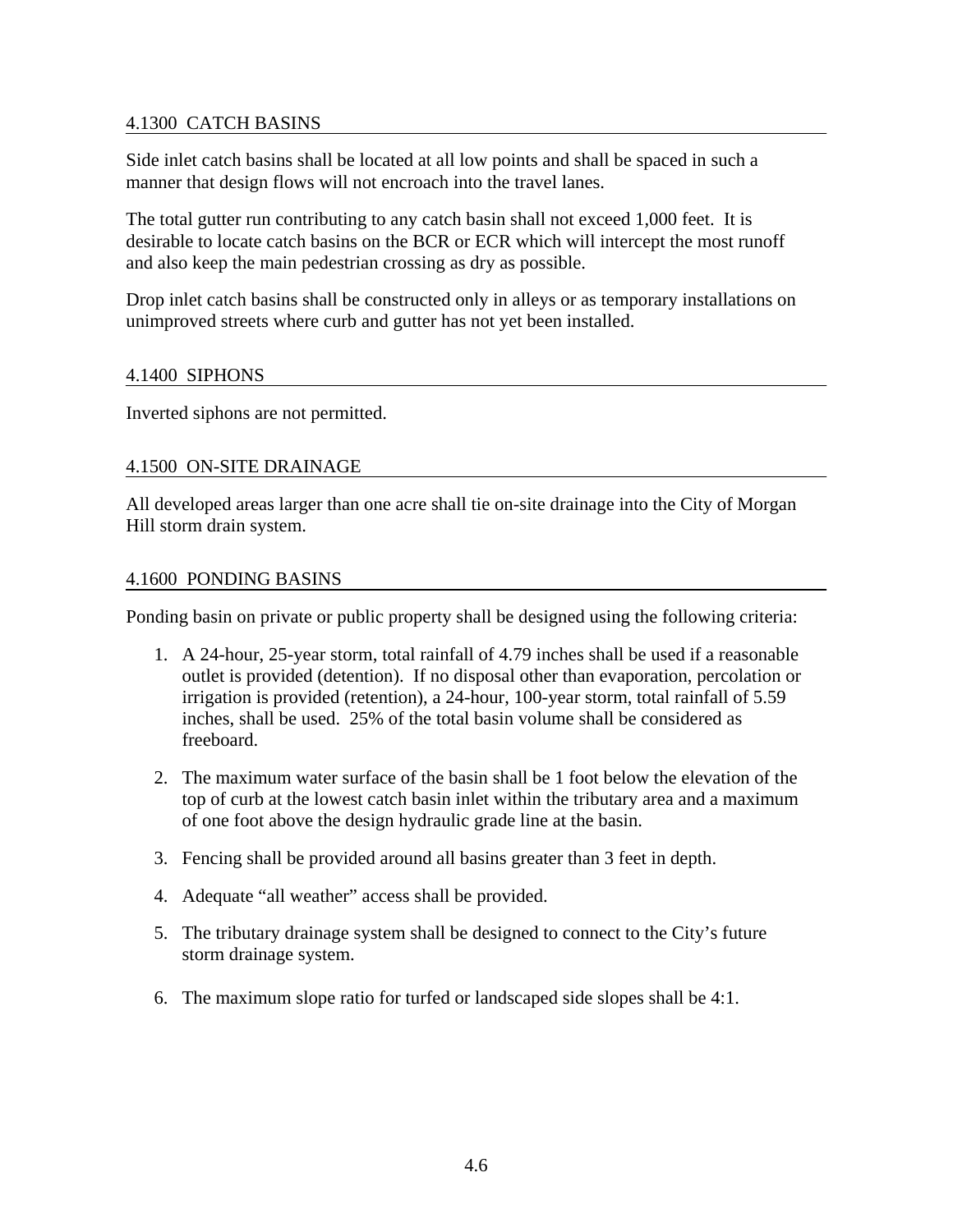

# **HILLSIDE DEVELOPMENT STANDARDS SECTION 5**

# 5.100 GENERAL

All hillside development shall conform to these Design Standards.

## 5.200 ENVIRONMENTAL CONSTRAINTS

No building, private street or driveway shall be constructed in an area identified by the General Plan Environmental Constraints Map as having any of the following characteristics, unless an on-site soils and geologic investigation proves otherwise:

- 1. Severe soil instability.
- 2. High erosion potential.

No building, private street or driveway shall be constructed on land determined to be a landslide area or on land in the path of a landslide, as identified by an on-site soils and geologic investigation or by the United States Geologic Survey.

No building, private street or driveway shall be constructed on land having slopes in excess of 20 percent; provided however, that minor encroachments of the facility onto slopes in excess of 20 percent may be permitted where the Community Development Department finds that the proposed encroachment will not conflict with the purposes and intent of Ordinance No. 568 N.S. This provision shall not apply to lots existing prior to adoption of the ordinance. Development of such lots shall be regulated by Section 4.22.6 (d) or Ordinance No. 568 N.S.

# 5.300 LAND MODIFICATION RESTRICTIONS

5.301 Lots with Greater Than 20% Grond Slopes That portion of a lot having a ground slope in excess of 20 percent shall not be altered in any way by grading, removal or alteration of natural features such as streams, rock outcrops, ridge lines and drainage swales. The removal of natural vegetation as part of a fire protection program must be approved by Central Fire District. Correction or stabilization of a geologic or seismic hazard for public safety purposes must be approved by the Planning Commission.

If the entire lot contains slopes in excess of 20 percent and the lot is a lot of record legally created in accordance with applicable regulations of the Cit at the time of its creation, one dwelling unit and those accessory uses permitted may be constructed on such site provided that the proposed method of building and site preparation conforms with recommendations acceptable to the Community Development Department and recommendations contained in a geologic report by a qualified and licensed engineering geologist.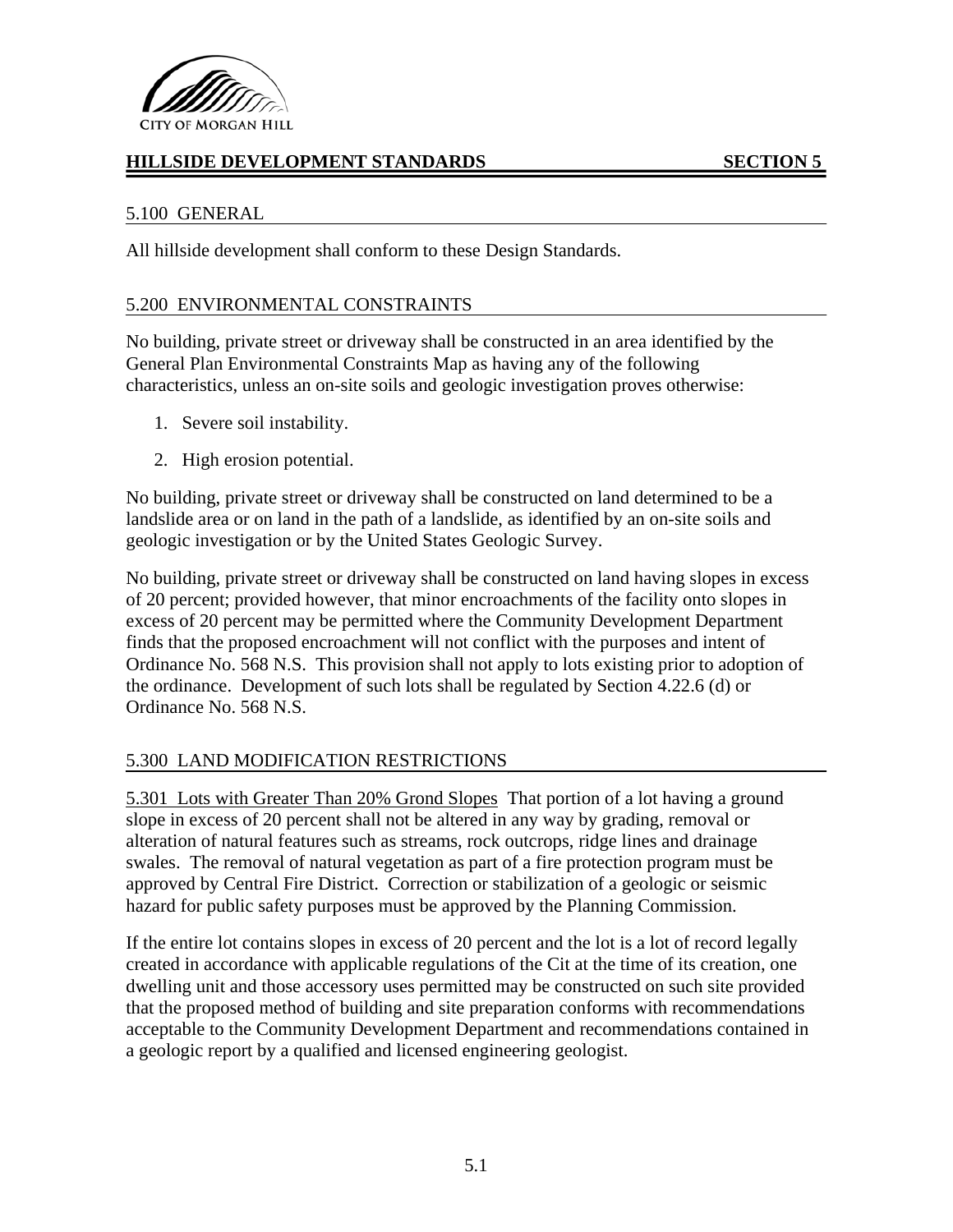A transfer of Development Rights or Residential Planned Development (RPD), shall be attempted prior to application for Community Development Department approval.

5.302 Cut and Fill Slopes Cut and fill slopes shall not be steeper than 2:1 unless stabilized by a retaining wall or cribbing approved by the City Engineer. Cut and fill slopes shall return to the natural slope as soon as possible.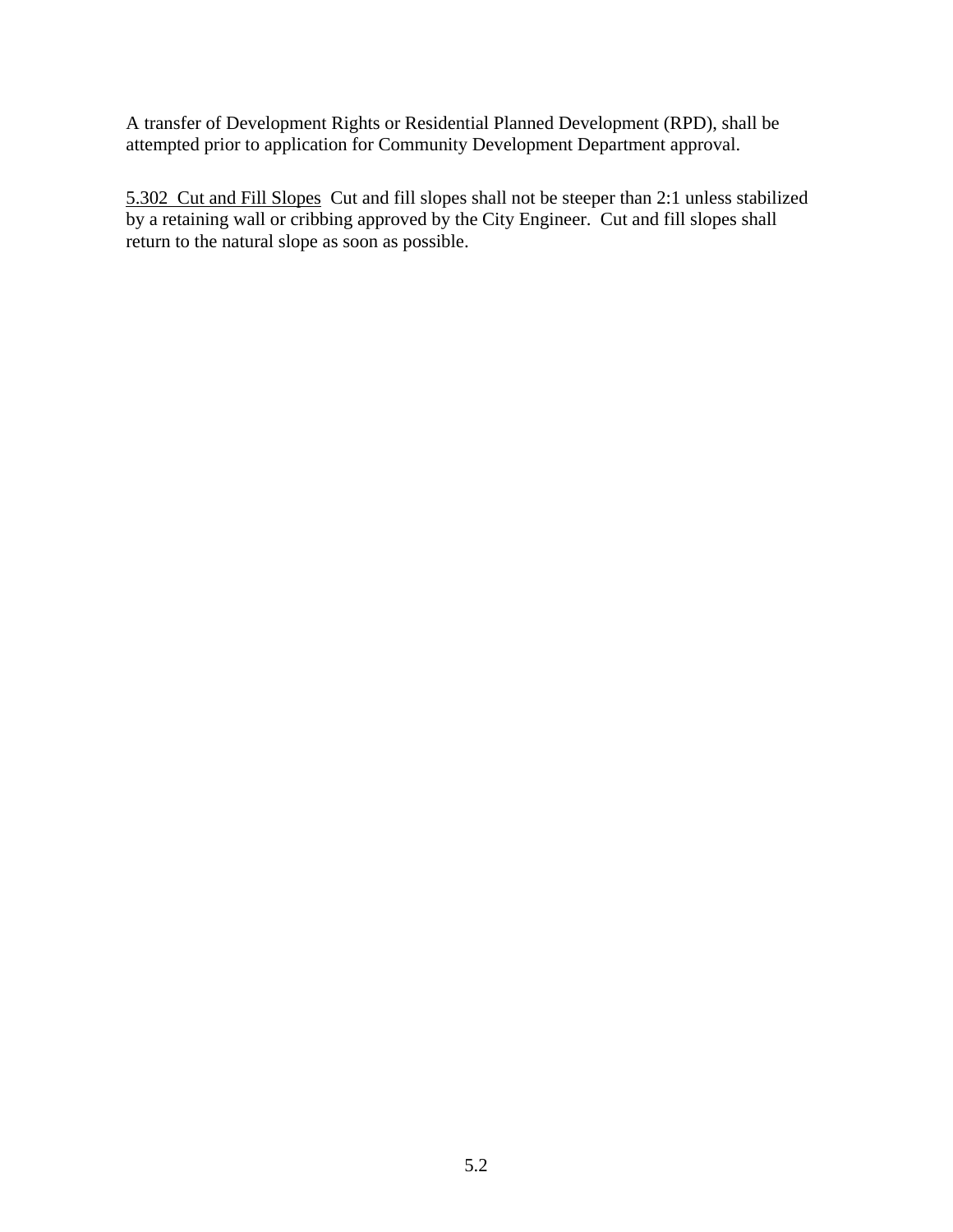

# **IMPROVEMENT PLAN REQUIRED GENERAL NOTES APPENDIX A**

The following General Notes are required on all improvement plans submitted for approval to the City of Morgan Hill Public Works Department and shall not be modified. Additional notes may be added under the title of "Project Notes". However, conflicts between the City's required General Notes and the Project Notes shall be resolved by the City Engineer.

- 1. Temporary Bench Mark Based on a City approved benchmark as shown on these plans.
- 2. All existing elevations shall be field verified by contractor unless otherwise noted.
- 3. All survey monuments shall be installed at locations shown on the corresponding final map before acceptance of the subdivision.
- 4. Contractor shall not destroy existing permanent survey monuments.
- 5. All work shall conform to the latest edition of the City of Morgan Hill Standard Details for Construction which are hereby made a part of these plans. Deviations from the Standard Details must be approved by the City Engineer.
- 6. Developer shall arrange for a pre-construction meeting with the City Engineer (Municipal Code 17.32.250b) prior to commencing any construction. An encroachment permit shall be obtained from the Public Works Department upon completion of said meeting and prior to construction of any improvements within an existing or offered for dedication right-of-way, public utility easement or public service easement.
- 7. A grading permit shall be obtained from the city of Morgan Hill Building Division prior to any grading of building pads. Applicant for the grading permit shall provide a plan review letter from the Soils Engineer. A grading permit does not give contractor permission to commence off-site (street) grading. Only upon City approval of the improvement plans and completion of a pre-construction meeting, shall contractor commence off-site grading.
- 8. Contractor shall notify the Public Works Department 48 hours prior to commencement of any work phase. At that time, an "Inspection Request Form" shall be completed to ensure proper scheduling of an inspection with the City Engineer's Representative.
- 9. Contractor shall preserve all surrounding property by confining operations to within the "Limits of Work". Contractor shall be responsible for maintaining access for all adjoining residents, places of business, and properties at all times and in a safe manner. Contractor shall make proper notification at least 24 hours in advance of any interruption in access or service to the above property owners as well as to the City Engineer's Representative.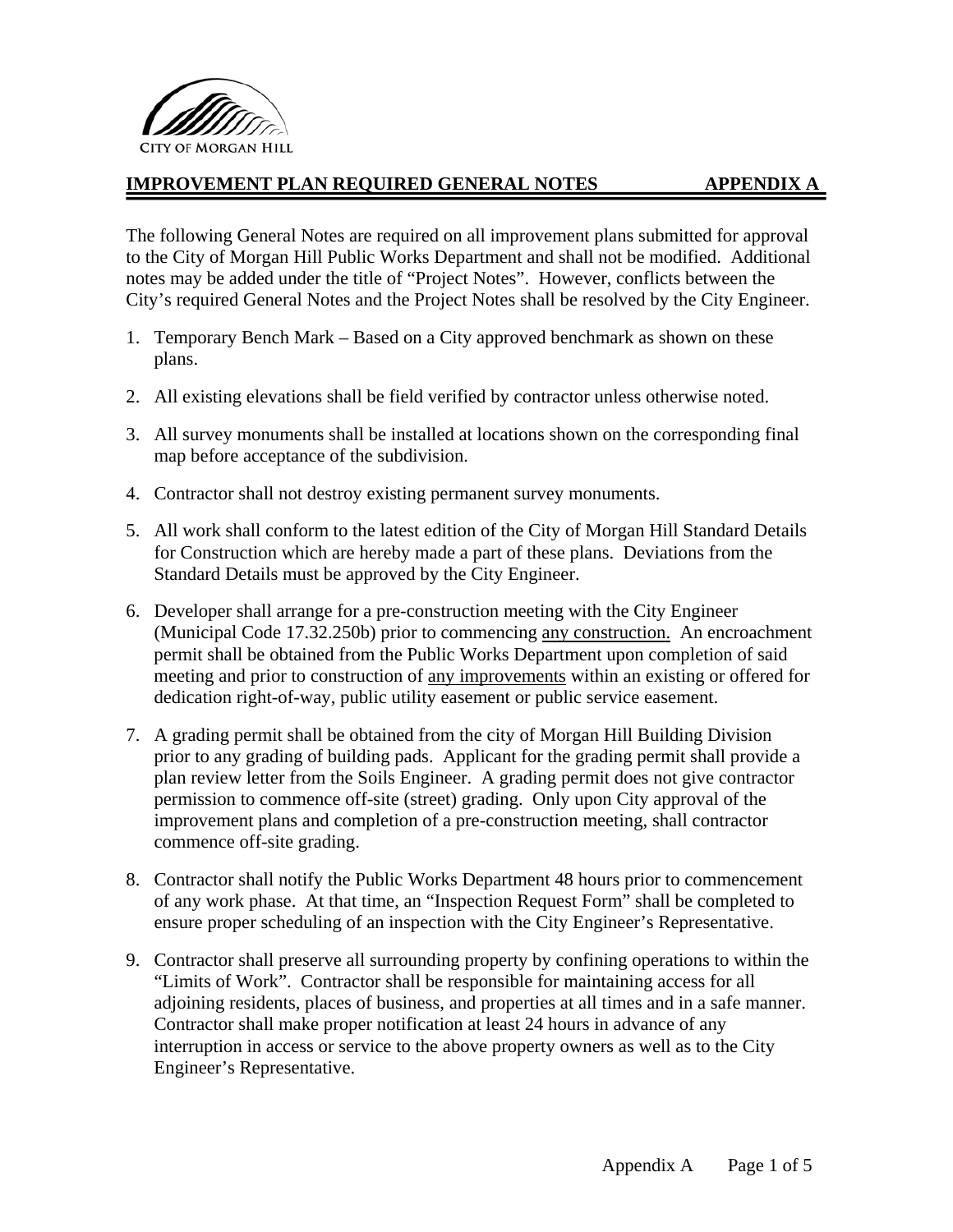10. Contractor shall only use equipment provided with a spark arrestor device to reduce a potential fire hazard.

# 11. **Right of Modification:**

Approval of this plan does not release Subdivider of the responsibility for correction of mistakes, errors, or omission, contained therein. If during the course of construction, public interest requires a modification of or a departure from these improvement plans or the City Standard Details for Construction, the City Engineer shall have the authority to require such modifications and departures and to specify the manner in which the same is to be made.

# 12. **Off-Site Water & Dust Control:**

Contractor shall provide a water truck onsite at all times. Contractor will be allowed to draw water from the City of Morgan Hill Water Distribution System only after obtaining a hydrant meter from the Public Works Department and an inspection of the water truck for a proper backflow device or "air-gap" filling pipe. Developer has paid for "off-site" construction water which shall not be used for building construction. Contractor shall keep down dust from construction activity to the maximum extent possible. Contractor shall clean all existing streets, curbs, gutters, and sidewalks affected by the project at the end of each working day.

# 13. **Material Storage:**

No material shall be stored near the edge of pavement, traveled way, sidewalk, driveway, or shoulder line which may create a hazard for vehicular and pedestrian traffic.

# 14. **Traffic Control:**

Contractor shall submit a traffic control plan for approval to the Public Works Department a minimum of 5 days prior to any work within an existing public street. The plan shall be signed by a licensed Traffic Engineer when it involves an arterial street. Contractor shall provide all necessary traffic control in accordance with the latest edition of CALTRANS "Manual of Warning Signs, Lights, and Devices for Use in Performance of Work Upon Highways", while working within the public right-ofway. Two traffic lanes (10' min.) shall be open to vehicular traffic during all hours, weekends, and holidays. One lane one way traffic, may be permitted under the control of not less than 2 (two) competent flagmen during construction operations. Street closures and detours shall only take place upon City Engineer approval and Police Department coordination.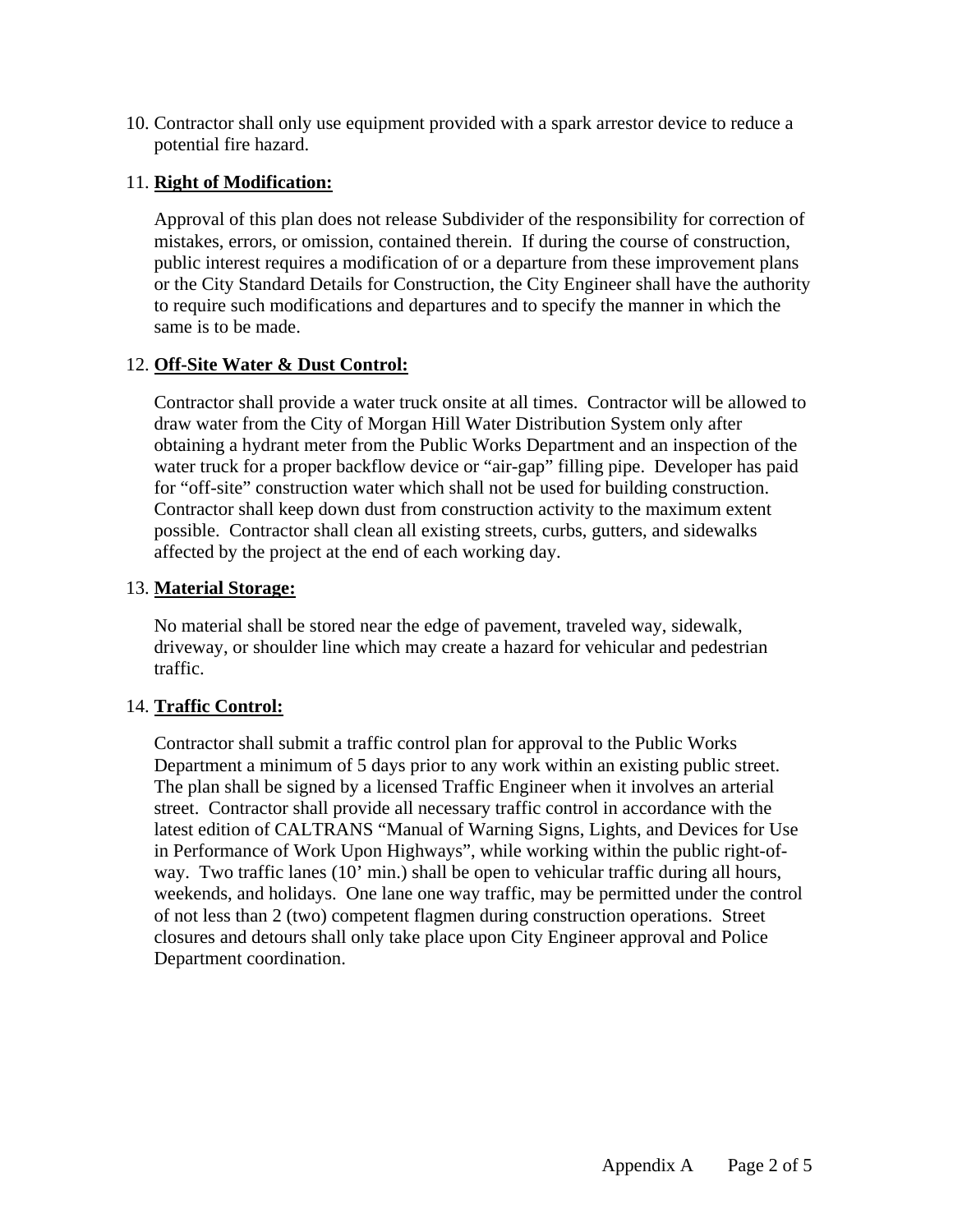# 15. **Trench Excavation:**

Contractor shall exercise diligence in reviewing the approved Soils Report and other available resources to familiarize himself/herself with the soil conditions to be encountered in the course of work identified in these plans. Contractor shall not cause damage to adjacent trees or existing structures above or below grade during trench excavation. All rocks, boulders, and large stones encountered shall be removed to provide a clearance of 6 inches around the pipe. The trench bottom shall be refilled to grade with sand, pea gravel, or other approved granular material. Clean 1/4" or 1/2" pea gravel shall be used in areas of moist condition, or where the soil has a history of sub-surface water. If the bottom of the trench is found to consist of wet or unstable material incapable of properly supporting the pipe, the material shall be removed to a minimum depth of 12 inches below the unstable layer for the full width of the trench and replaced with approved granular material. Trench excavation material deposited adjacent to the trench shall be placed and located to prevent spillage into the open trench.

# 16. **Trench Safety:**

It shall be Contractor's responsibility to provide all necessary trench safety measures for excavations. All trench safety measures shall be in accordance with the latest CAL-OSHA guidelines. Contractor shall provide evidence of a CAL-OSHA trenching permit at the pre-construction meeting.

17. Excavations within the public right-of-way shall be backfilled, compacted, and temporarily paved with cold mix "cut back" type A.C. to allow for vehicular and pedestrian traffic prior to 4:00 P.M. The use of trench plates is allowed, provided the Contractor covers all edges of the plates with cold mix material. It shall be the Contractor's responsibility to maintain on a daily basis, including weekends, the amount of material necessary to maintain the trench surface flush with the existing street or sidewalk. In addition, the Contractor shall respond to and correct shifting trench plates regardless of the time of day. If Contractor fails to correct sinking backfill material or shifting trench plates in a timely manner, City shall reserve the right to correct the problem and back charge the contractor.

## 18. **Joining Existing Pavement:**

Existing pavement which is to be joined by new pavement shall be saw cut vertical to provide straight, true and neat joints. Overlapping of existing pavement without saw cutting or grinding shall not be permitted. The vertical edges shall be tacked prior to paving. Terminals of all surfacing indicated on the plans shall join any existing surface in a smooth butt joint. Conform paving by method of abrasive grinding will be allowed upon approval of the City Engineer.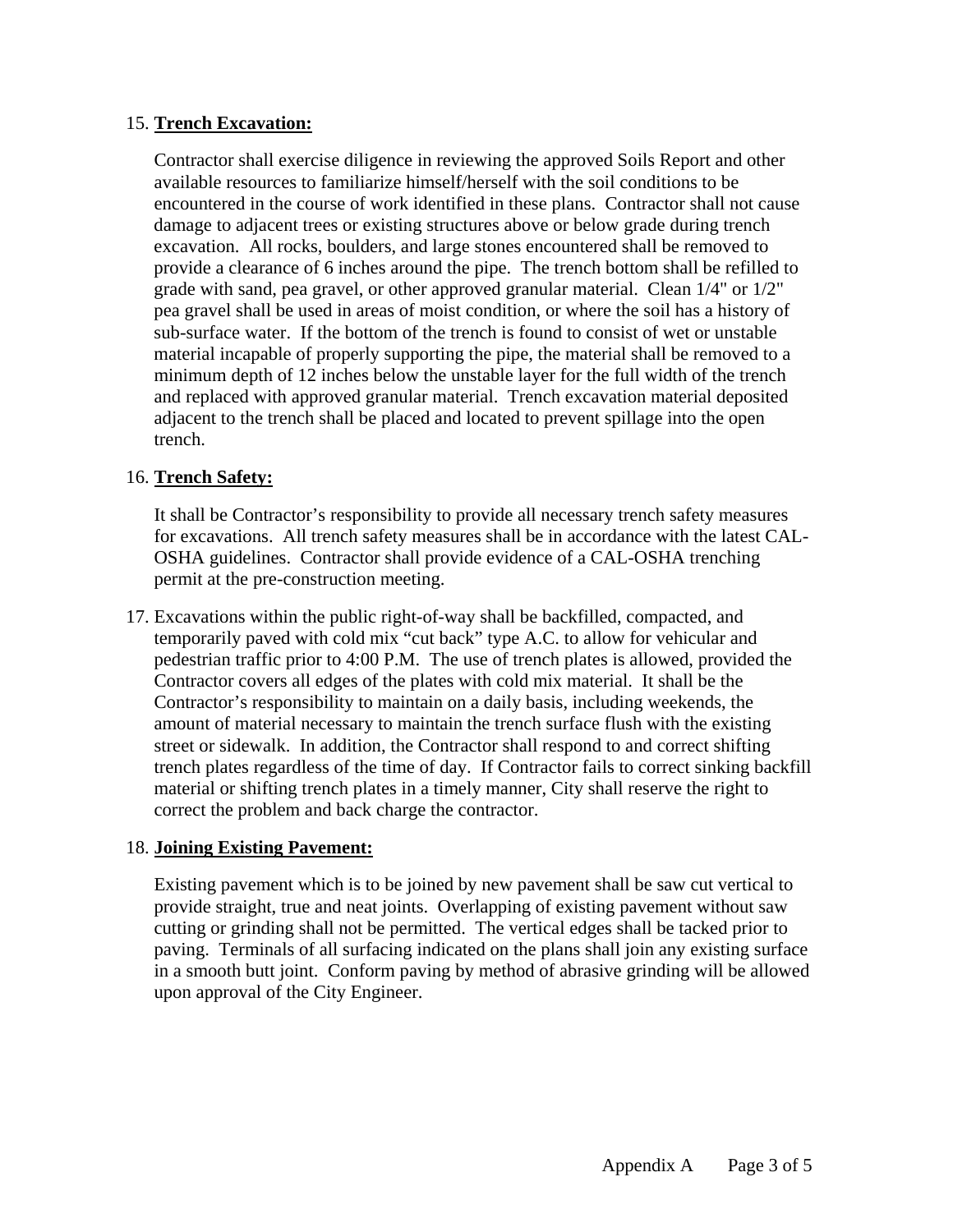# 19. **Sanitary Sewers:**

All manholes, sewer mains, and laterals must pass a leakage test as described in the City of Morgan Hill Standard Details for Construction. After all backfill, testing, and pavement restoration has bee completed, the contractor shall flush and clean all sewer lines 24 inches or less in diameter by the "Wayne Ball Method". After the leakage test, but prior to paving, a television inspection shall be performed at all locations of newly installed sewer mains at contractor's expense. The underground contractor must keep an accurate record of manholes and the distance between them and each wye branch lateral, and their direction.

- 20. Before any upstream sewers are constructed, the contractor shall verify the elevation and location of existing sewer lines to be connected.
- 21. The end of each new lateral shall be marked as shown in Detail S-2. The concrete contractor shall stamp an "S" on the face of curb directly above the lateral.

# 22. **Water Lines:**

Contractor shall not turn off or on any valves belonging to the City's water system. Only Department of Public Works personnel shall open the necessary valves to connect new lines. Failure to follow this requirement shall be considered an "unlawful connection" and may result in issuing of a citation and fines as specified in Section 13.04 of the Morgan Hill Municipal Code.

- 23. Connections requiring shut down of the system shall be done between the hours of 12:00 Midnight and 6:00 AM, and only upon coordination with the Department of Public Works.
- 24. All water lines shall be tested after completion of the trench backfill and compaction of the final base material, but prior to placement of the final roadway surface.
- 25. Contractor shall place marker posts adjacent to all air relief valves and blow off assemblies along water mains located in unimproved areas or fields. The posts shall be pressure treated redwood 4"x4"x6', panted white, buried 2'-6", and inscribed with "W/A.V." (for air relief valves) or "B.O." (for blow off assemblies), in 3 inch high carved letters painted blue.
- 26. The concrete contractor shall stamp a letter "W" on the face of curb directly above the water service.

# 27. **Backfill & Compaction:**

Backfill material shall be hand placed and compacted up to at least 6" above the pipe. When using native soil as trench backfill, the minimum sand cover shall be 12".

28. Jetting and/or flooding of trench backfill material will be permitted only if approved by the Soils Engineer and City Engineer.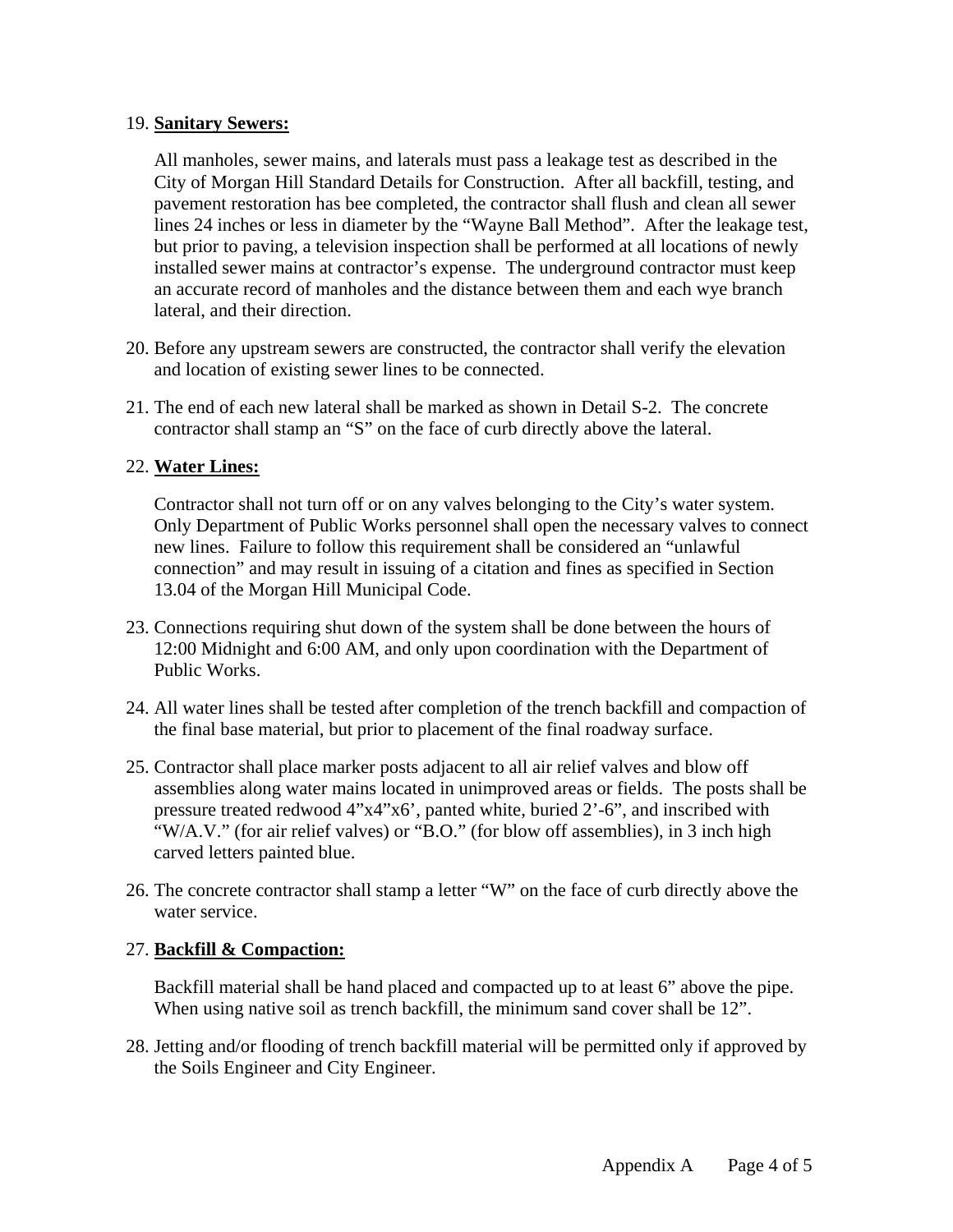- 29. Any excess excavation material may be deposited onsite in areas and at depths designated by the Owner, and with approval of the City Engineer.
- 30. The minimum relative compaction for trench backfill, subgrade and base material shall be 95% throughout the project unless recommended otherwise in the soils Report and approved by the City Engineer.
- 31. If trench backfill material is 100% sand, the City shall conduct compaction tests of the lifts specified. If the trench backfill material is native soil, contractor shall provide compaction test results of the lifts specified in the Soils Report to the City Engineer from a certified testing laboratory at contractor's expense.
- 32. Any aggregate base that becomes contaminated during construction shall be removed and replaced with uncontaminated base.

# 33. **Erosion and Sediment Control:**

An erosion and sediment control plan shall be required prior to any physical development of a property. Erosion control shall be planned between October  $15<sup>th</sup>$  and May  $1<sup>st</sup>$ , and sediment control shall be planned year round for the life of the project. Said plans shall meet the minimum standards and specifications of the California Stormwater Quality Association (CASQA) for Stormwater Best Management Practices (BMPs). Contractor shall be responsible for initiating the required control measures. CASQA BMP information can be viewed and downloaded at http://.cabmphandbooks.com/Construction/asp.

## 34. **Curb Inlet Stenciling:**

All curb inlets shall have thermoplastic stenciling: "No Dumping, Flows to Creek/River".

## 35. **Eletroliers:**

All electroliers shall be installed by the Developer (rate schedule LS-2C, 120V, high pressure sodium, at the locations shown on these plans). See Electrical Section of the Standard Details.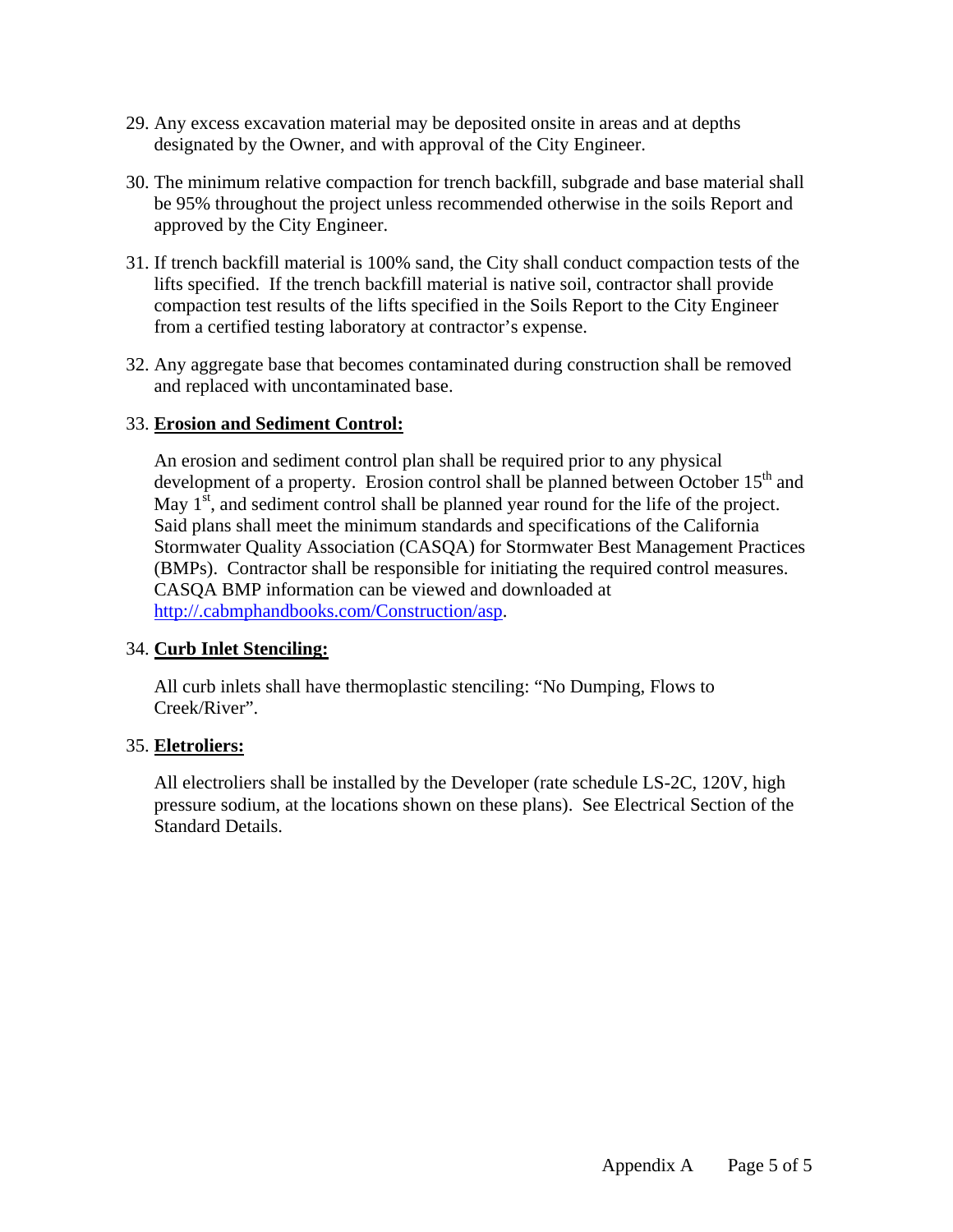

# **CHECK LIST FOR IMPROVEMENT PLANS APPENDIX B**

| Tentative Map Approval Date: ___________________                                                                   |                              |
|--------------------------------------------------------------------------------------------------------------------|------------------------------|
|                                                                                                                    |                              |
|                                                                                                                    |                              |
| Note: Digital file submittals shall be <i>AutoCad Release 12</i> (minimum) on standard 31/2" diskette.             |                              |
| (Appropriate sections to be checked off by the Engineering firm and provided along with 1 <sup>st</sup> submittal) |                              |
|                                                                                                                    | Checked By/<br>Date/Comments |
| $( ) 1st Check$ ( $) 2nd Check$ ( $) 3rd Check$                                                                    |                              |
| 7 Sets of Improvement Plans with Landscape Irrigation Plan.                                                        |                              |
| Sets of Hydrology Map and Calculations.                                                                            |                              |
| Retention Pond Design Criteria on Plans.                                                                           |                              |
| Copy of Engineer's Estimate.                                                                                       |                              |
| Copy of Soils Report and Pavement Design Calculations (Arterials).                                                 |                              |
| Set of Sewer Map and Calculations.                                                                                 |                              |
| Copy of Final Conditions of Approval (Resolutions).                                                                |                              |
| Copies of Fireflow Calculations (Commercial).                                                                      |                              |
| <b>REVIEWED BY:</b>                                                                                                |                              |
| 1. Utilities Systems Manager.                                                                                      |                              |
| 2. Engineering Division Inspection Section.                                                                        |                              |
| 3. Central Fire District.                                                                                          |                              |
| 4. Sent to P.G. & E., Telephone & Cable T.V.                                                                       |                              |
| 5. Other Agency Review:                                                                                            |                              |
| a. Santa Clara Valley Water District.                                                                              |                              |
| b. Other (Specify).                                                                                                |                              |
|                                                                                                                    |                              |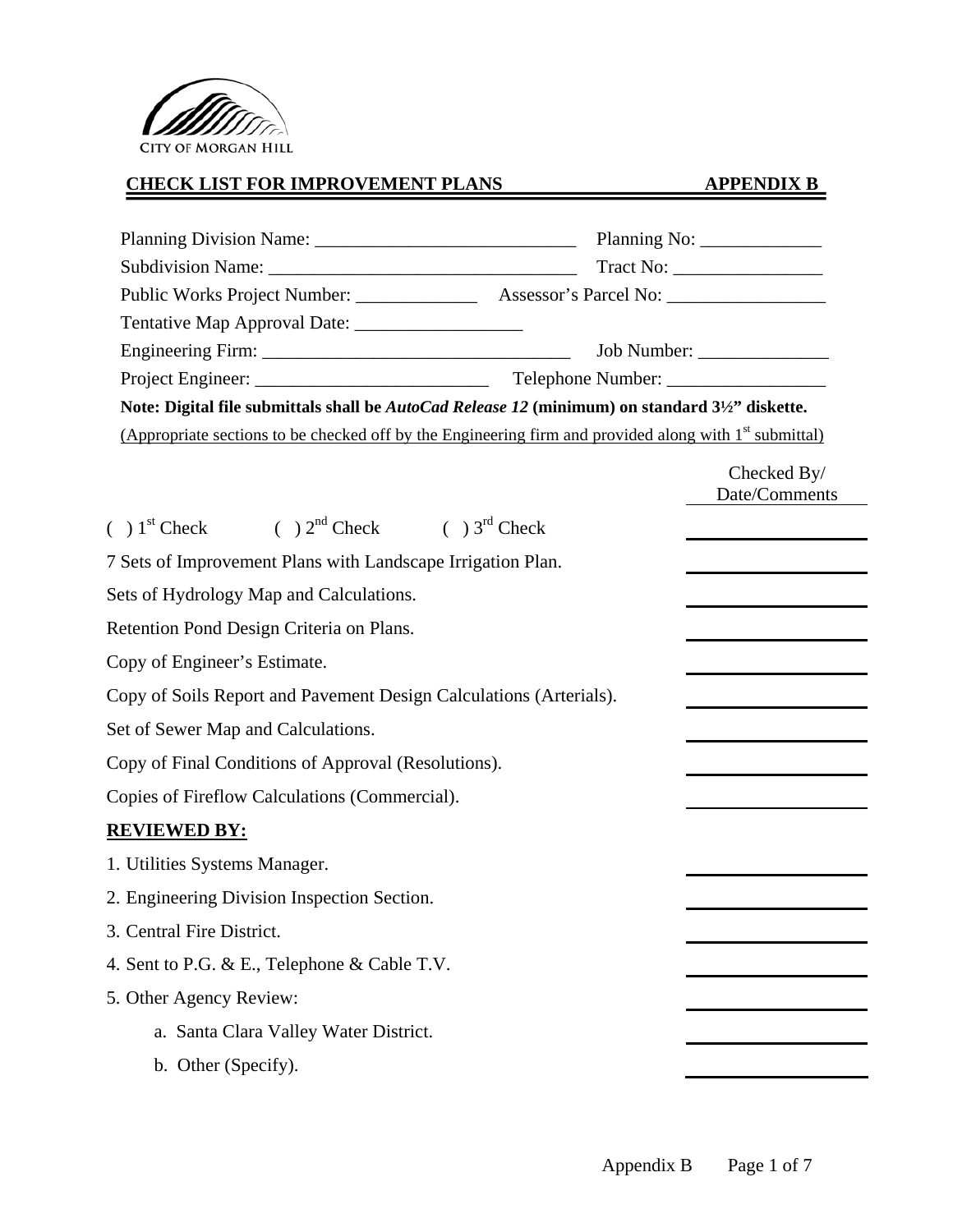|                                                                                                                                                                         | Checked By/<br>Date/Comments |
|-------------------------------------------------------------------------------------------------------------------------------------------------------------------------|------------------------------|
| <b>GENERAL</b> (Applicable to every sheet)<br>1. Sheet size is 24" x 36" with 2" space on left side of border and 1" space<br>on right side.                            |                              |
| 2. Title Block/Border of each sheet (contains as a minimum):                                                                                                            |                              |
| a. City of Morgan Hill Public Works Department logo.                                                                                                                    |                              |
| b. City Engneer's signature block.                                                                                                                                      |                              |
| c. Design Engineer's signature block.<br>d. Design Engineer's seal, R.C.E. number and original signature<br>(stamped signatures are not acceptable on final submittal). |                              |
| e. Horizontal scale (1"=40' max) & Vertical scale (1"=4' max).                                                                                                          |                              |
| f. Name of Subdivision or Project and Sheet Name.                                                                                                                       |                              |
| 3. Stationing referenced to nearest intersection.                                                                                                                       |                              |
| 4. All offset distances measured from center line.                                                                                                                      |                              |
| 5. City Standard Details referenced correctly & unchanged (with border).                                                                                                |                              |
| 6. Details other than standard, properly detailed.<br><b>TITLE SHEET</b>                                                                                                |                              |
| 1. Required City General Notes on left side (compare to App.A).                                                                                                         |                              |
| 2. Project Area Diagram:                                                                                                                                                |                              |
| a. Project limits shown as well as any City-County boundaries.                                                                                                          |                              |
| b. Phase boundaries (if applicable).                                                                                                                                    |                              |
| c. Lots and lot numbers.                                                                                                                                                |                              |
| d. New/existing abutting right of ways, easements and street names.                                                                                                     |                              |
| e. New electroliers.                                                                                                                                                    |                              |
| TBM shown with reference to an approved City benchmark.<br>f.                                                                                                           |                              |
| g. Plan Sheet references.                                                                                                                                               |                              |
| 3. Sheet Index.                                                                                                                                                         |                              |
| 4. Symbol/Abbreviations Legend.                                                                                                                                         |                              |
| 5. Location Map with North Arrow.                                                                                                                                       |                              |
| 6. Construction Quantities/Scope of Work shown and itemized.                                                                                                            |                              |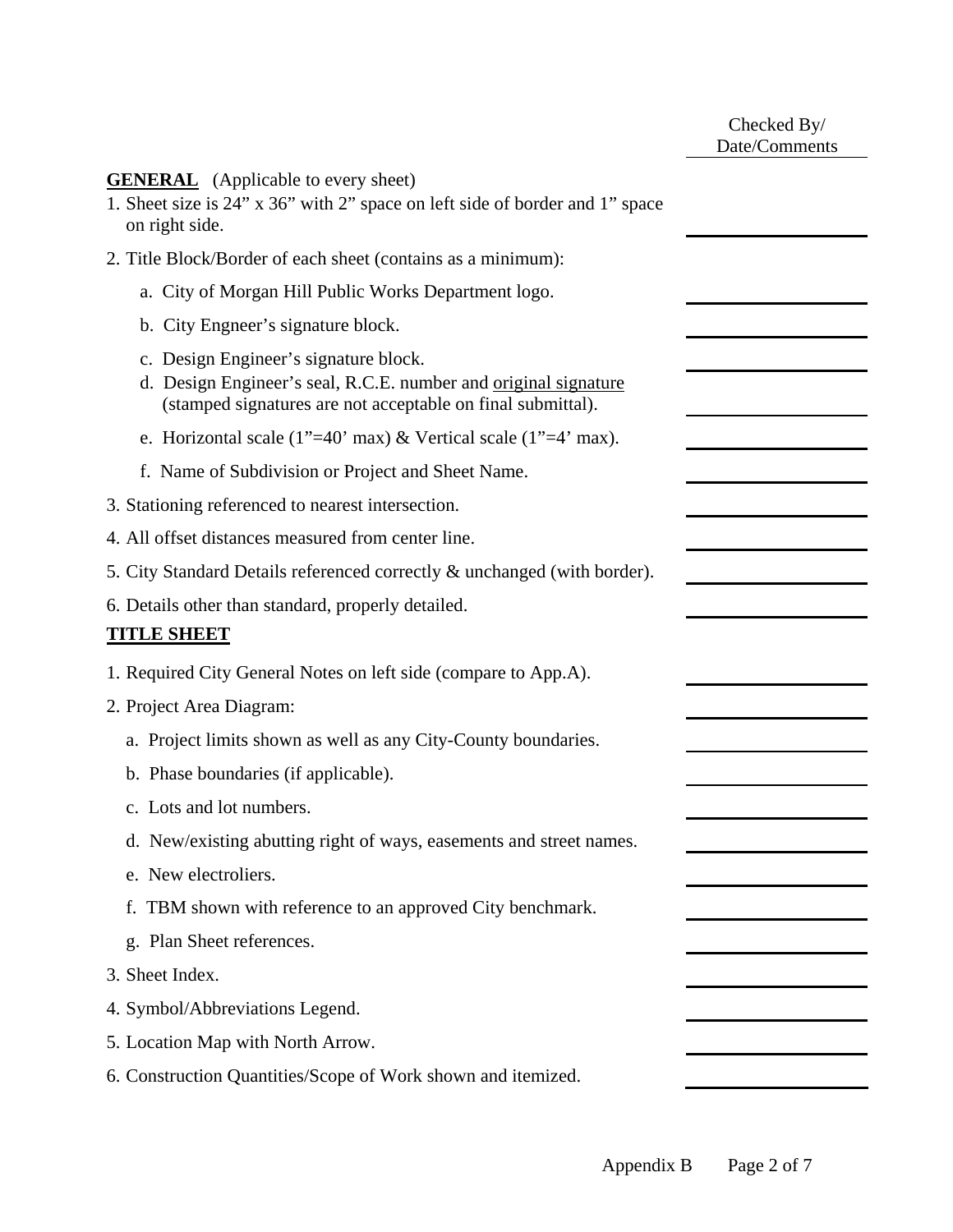Checked By/ Date/Comments

## **STREETS**

|          | A. PLAN VIEWS                                                                                                                                                                 |
|----------|-------------------------------------------------------------------------------------------------------------------------------------------------------------------------------|
| 1.       | Promised items in Project Narrative Questionnaire are shown on plans.                                                                                                         |
| 2.<br>3. | Handicap ramps are designed per Standard Details.<br>Property corner cutoffs used where handicap ramps installed (see<br>Standard Detail A-1) otherwise concentric with curb. |
| 4.       | Curb curve data given – central angle, length, and radius.                                                                                                                    |
| 5.       | Phase boundary shown (if applicable).                                                                                                                                         |
| 6.       | R/W and street width dimensions shown.                                                                                                                                        |
| 7.       | Centerline stationing at 100' and at BC & EC of horizontal curves.                                                                                                            |
| 8.       | Lot/parcel lines and numbers/letters shown.                                                                                                                                   |
|          |                                                                                                                                                                               |

- 9. Cul-de-sac cross slopes from high point to gutter lip–.02 min/.05 max.
- 10. Rim and invert elevation and station given at all drainage structures.
- 11. TC elevation and station at property line extensions.
- 12. TC elevation and station at grade breaks and at curb returns.
- 13. 0.0025 minimum slope observed on all streets at curb line with minimum 0.2 foot fall around returns.
- 14. Location of underground pipes and utilities shown.
- 15. Fire hydrant and electrolier meanders per Standard Detail W-9 & E-2.
- 16. Street monuments shown.
- 17. Street names shown.
- 18. All notes and standard symbols conform to legend.
- 19. All ex. Utility poles, manholes, valves, signs, mail, boxes, trees, etc. shown. Indicates those to be removed, relocated or adjusted to grade.
- 20. Continuations and cross streets properly referenced i.e. (See sheet #.....).
- 21. Street knuckles are per Standard Detail A-22 or approved deviation.
- 22. Street signs, traffic signs and barricades shown in proper locations.
- 23. Driveway locations & stationing shown. Width 16'-24' (residential).
- 24. Show existing manholes, water valves and other facilities to be adjusted to grade.
- 25. North arrow shown for each plan view area.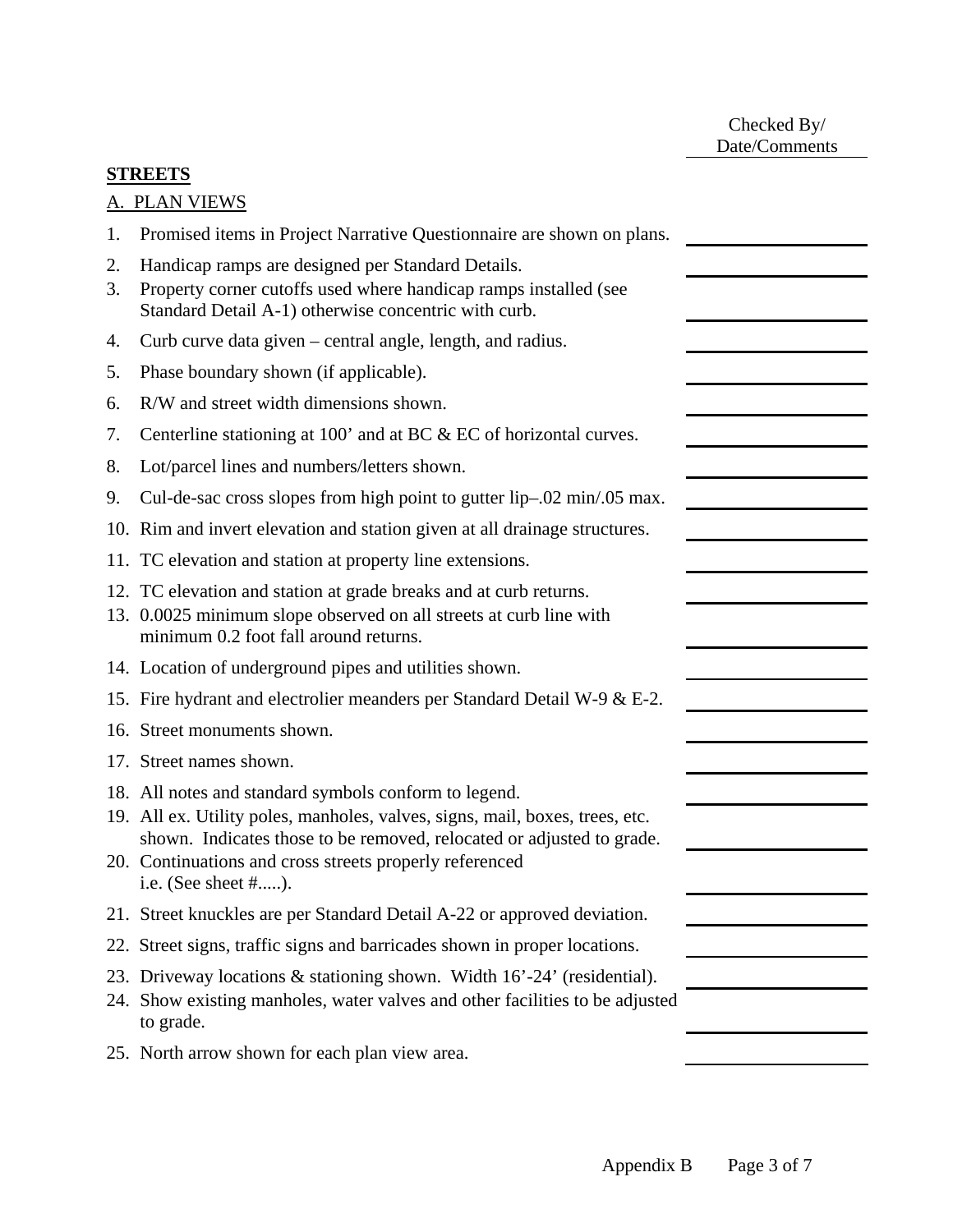Checked By/ Date/Comments

# **STREETS**

| <b>B. PROFILES</b> |
|--------------------|
|                    |

- 1. Vert curves designed for proper speeds per Highway Design Manual.
- 2. Minimum vertical curve lengths observed. (100').
- 3. Vertical scale  $1" = 2'$  of  $1" = 4'$ .
- 4. Vertical curves used for grade-breaks where algebraic difference >1%.
- 5. Cul-de-sacs, show profiles @ centerline through radius point to TC at end of cul-de-sac (dashed line).
- 6. 2% maximum grade observed across intersections.
- 7. All underground pipes and utilities shown to include storm drain, water and sewer.
- 8. Existing ground on centerline shown.
- 9. Finished grade profile for top of curb shown.
- 10. Centerline profiles of intersecting streets shown to their point of intersection.
- 11. New road profile conforms to off-site existing road profile.
- 12. Centerline stations and elevations shown @ all BVC, EVC, PIVC, grade breaks, low points and high points.
- 13. All slopes in profile shown.
- 14. Shows all utility crossings with clearances indicated.
- 15. Manhole and drop inlet invert and flowline elevations shown.
- 16. Elevation at high and low points of water mains shown.

## **GRADING PLANS**

- 1. Erosion control plan included when project is planned for construction between October  $15<sup>th</sup>$  and May  $1<sup>st</sup>$ .
- 2. Existing elevations or contours shown.
- 3. Existing and proposed storm drain lines and structures shown.
- 4. Proposed pad grades and lot numbers shown. Minimum grade of lots 1%.
- 5. "Lowest Floor" shall be minimum 1' above calculated high water point or FIRM base flood elevation, whichever is greater. See Section 4.500 of the Design Standards for further details.
- 6. Retaining walls and sound walls shown.
- 7. Section of typical lot shows property lines and slopes/grades.
- 8. Elevations at rear of lots shown.
- 9. Elevation of surrounding lots shown.
- 10. Shows grading required for off-site drainage.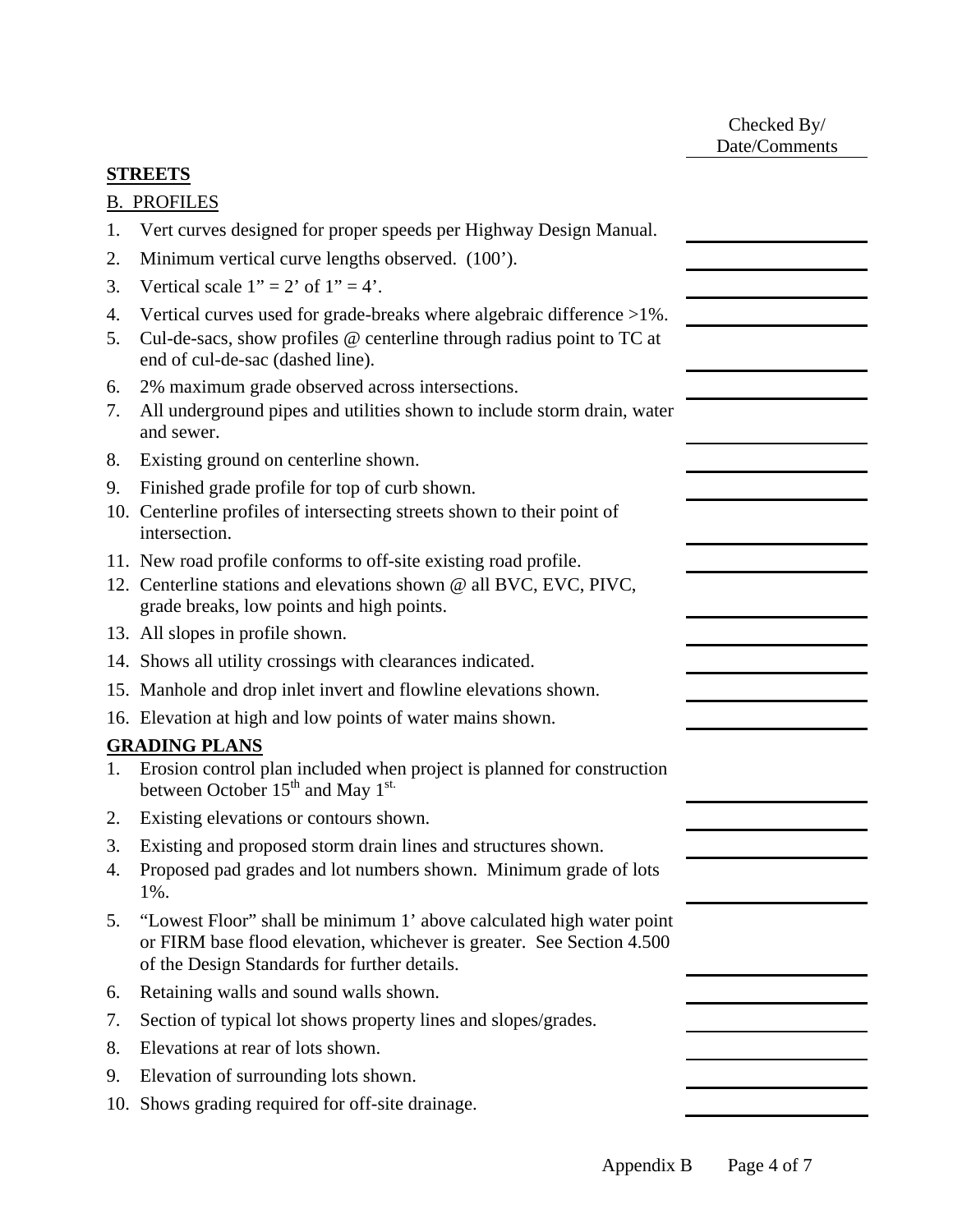|          |                                                                                                                                                                                                            | Checked By/<br>Date/Comments |
|----------|------------------------------------------------------------------------------------------------------------------------------------------------------------------------------------------------------------|------------------------------|
|          | 11. Profile shows back-of-curb/sidewalk and original ground.                                                                                                                                               |                              |
|          | 12. Grading conforms to adjacent properties and does not create possible<br>adverse effects on future development.                                                                                         |                              |
|          | 13. Drainage does not occur across lot lines. Lots shall drain to streets<br>where practicable.                                                                                                            |                              |
|          | 14. All slopes are maximum 2:1 or per Soils Report.                                                                                                                                                        |                              |
|          | <b>SANITARY SEWERS</b>                                                                                                                                                                                     |                              |
| 1.       | System in agreement with approved tentative map and master plan.                                                                                                                                           |                              |
| 2.       | Design conforms to City Design Standards and Details.                                                                                                                                                      |                              |
| 3.       | Adequate cover. 3' min to finished grade $-2$ ' min for ductile iron.                                                                                                                                      |                              |
| 4.       | Minimum horizontal and vertical clearances from water main.                                                                                                                                                |                              |
| 5.<br>6. | Pipe size, type, slope, and length between structures shown.<br>Connection to existing facilities shown. Manhole installed when tying<br>to existing lines.                                                |                              |
| 7.       | Where sewer line extension is possible, do proposed lines extend to at<br>least the subdivision boundary?                                                                                                  |                              |
| 8.       | Are curved sewer deflections less than 80% of pipe manufacturer's<br>recommended maximum? Shows curve data or offsets if concentric<br>with centerline. Short pipe lengths are indicated clearly on plans. |                              |
| 9.       | Station and invert & top of manhole elevations shown.                                                                                                                                                      |                              |
|          | 10. Sizes of existing lines shown.                                                                                                                                                                         |                              |
|          | 11. 400' maximum distance from manhole to manhole and 250' from<br>manhole to clean out (at end of line).                                                                                                  |                              |
|          | 12. Minimum 2 fps velocity, 10 fps maximum.                                                                                                                                                                |                              |
|          | 13. 0.1' drop around corner through manhole, or matches soffit elevation.                                                                                                                                  |                              |
|          | 14. Bolted manhole covers for any off street manholes.                                                                                                                                                     |                              |
|          | 15. In unimproved areas, manholes extended 1' above ground.                                                                                                                                                |                              |
|          | 16. Elevations, slopes and distances all mathematically correct.                                                                                                                                           |                              |
|          | 17. Minimum vertical and horizontal distances to water lines maintained.                                                                                                                                   |                              |
|          | <b>DRAINAGE</b>                                                                                                                                                                                            |                              |
|          | A. HYDROLOGY - HYDRAULICS                                                                                                                                                                                  |                              |
| 1.       | Calculations conform to City Design Standards. Underground system<br>designed to handle a 10-year storm, streets designed to carry a 100 year<br>storm.                                                    |                              |
| 2.       | Tributary drainage system designed to connect to City's future storm<br>drainage system and conforms to Storm Drainage Master Plan.                                                                        |                              |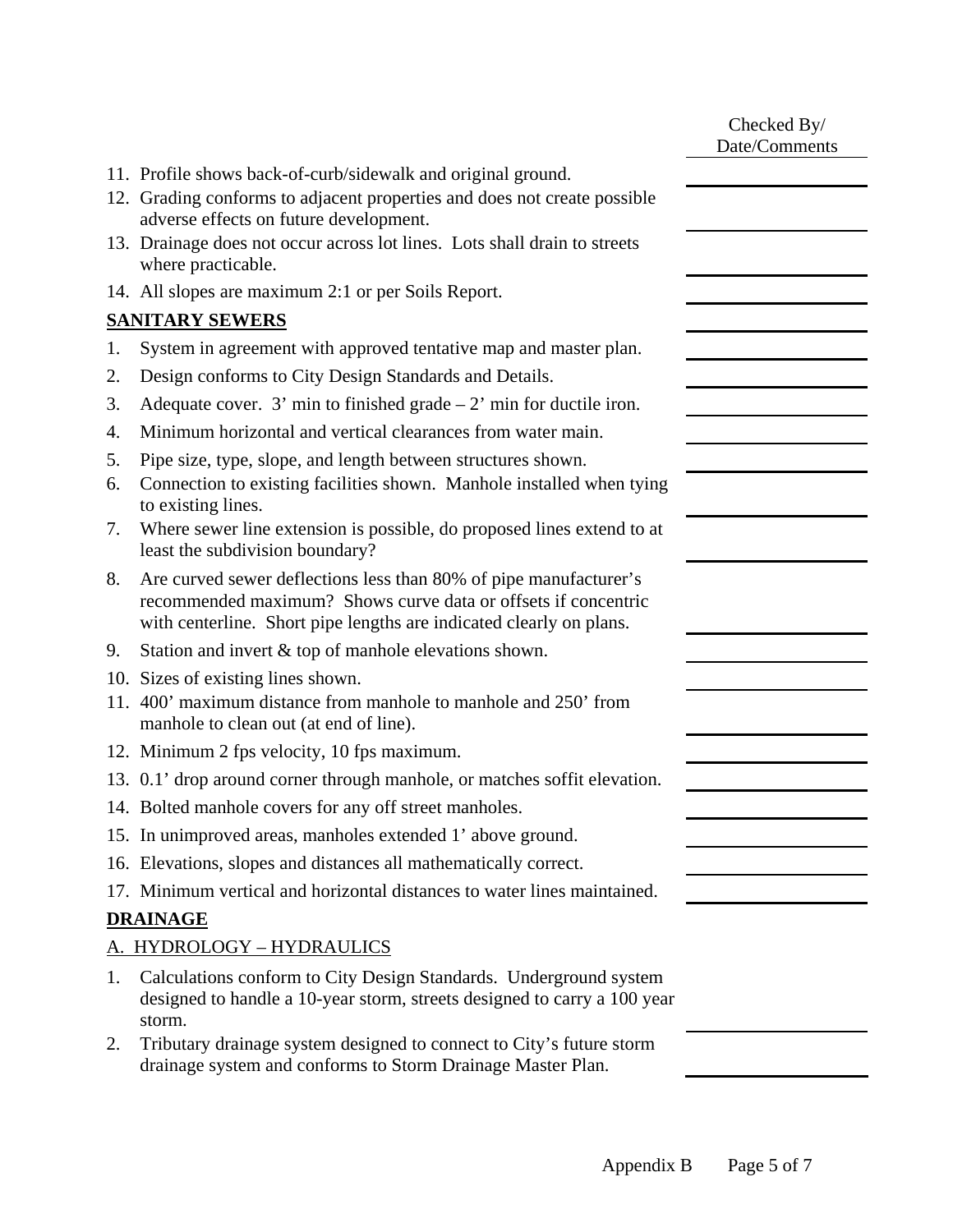|    |                                                                                                                                                                              | Checked By/<br>Date/Comments |
|----|------------------------------------------------------------------------------------------------------------------------------------------------------------------------------|------------------------------|
| 3. | Calculations shall include: HGL, FL, E1, Q, A, S, V, freeboard at<br>structures, structure losses, & tailwater assumptions.                                                  |                              |
| 4. | Adequacy of in-tract and off-tract drainage system verified.                                                                                                                 |                              |
| 5. | All starting water surface calculations adequately verified.                                                                                                                 |                              |
| 6. | Drainage map showing street system, existing and proposed drainage<br>system, slope arrows, tributary sub-areas in acres, peak flow in all pipes<br>$(1" = 100"$ preferred). |                              |
| 7. | All pipe in tributary areas labeled to correspond with calculations.                                                                                                         |                              |
| 8. | Base Flood Elevation verified for the project area.                                                                                                                          |                              |
|    | <b>B. EASEMENTS</b>                                                                                                                                                          |                              |
| 1. | Off-tract drainage improvements (plan and profile) and accompanying<br>easements shown. Off-tract offers of dedication for drainage easement<br>submitted for review.        |                              |
| 2. | Off-tract work to be done but no easement required; right-of-entry<br>submitted for review.                                                                                  |                              |
| 3. | Easement widths indicated.                                                                                                                                                   |                              |
|    | <b>C. STRUCTURES</b>                                                                                                                                                         |                              |
| 1. | 1.00' minimum HGL to TC.                                                                                                                                                     |                              |
| 2. | Special structure calculations profided.                                                                                                                                     |                              |
| D. | PIPE                                                                                                                                                                         |                              |
| 1. | Minimum slope of 0.002 observed (min. 2 fps). Size (15" min.), class,<br>slope, length, and type of pipe (RCP shown in profiles.                                             |                              |
| 2. | Indicates clearly on plans where non-standard pipes are used.                                                                                                                |                              |
| 3. | Are curved storm line deflections less than 80% of pipe manufacturer's<br>recommended maximum? Shows curve data or offsets if concentric<br>with centerline.                 |                              |
| 4. | Elevations, slopes and distances all mathematically correct.                                                                                                                 |                              |
| 5. | Matches hydraulic/hydrology calculations.                                                                                                                                    |                              |
| 6. | Manhole inverts and rim elevations shown along with catch basin<br>invert elevations.                                                                                        |                              |
|    | E. CHANNELS                                                                                                                                                                  |                              |
| 1. | Maximum velocity in earth channel verified by soils report.                                                                                                                  |                              |
| 2. | Channel side slopes as specified by soils report.                                                                                                                            |                              |
| 3. | Channel design per City Specific Plan (if applicable).                                                                                                                       |                              |
| F. | TEMPORARY STORM DRAIN RETENTION BASINS                                                                                                                                       |                              |
| 1. | Runoff and volume calculations per City Design Guidelines.                                                                                                                   |                              |
| 2. | High water level shown on basin section.                                                                                                                                     |                              |